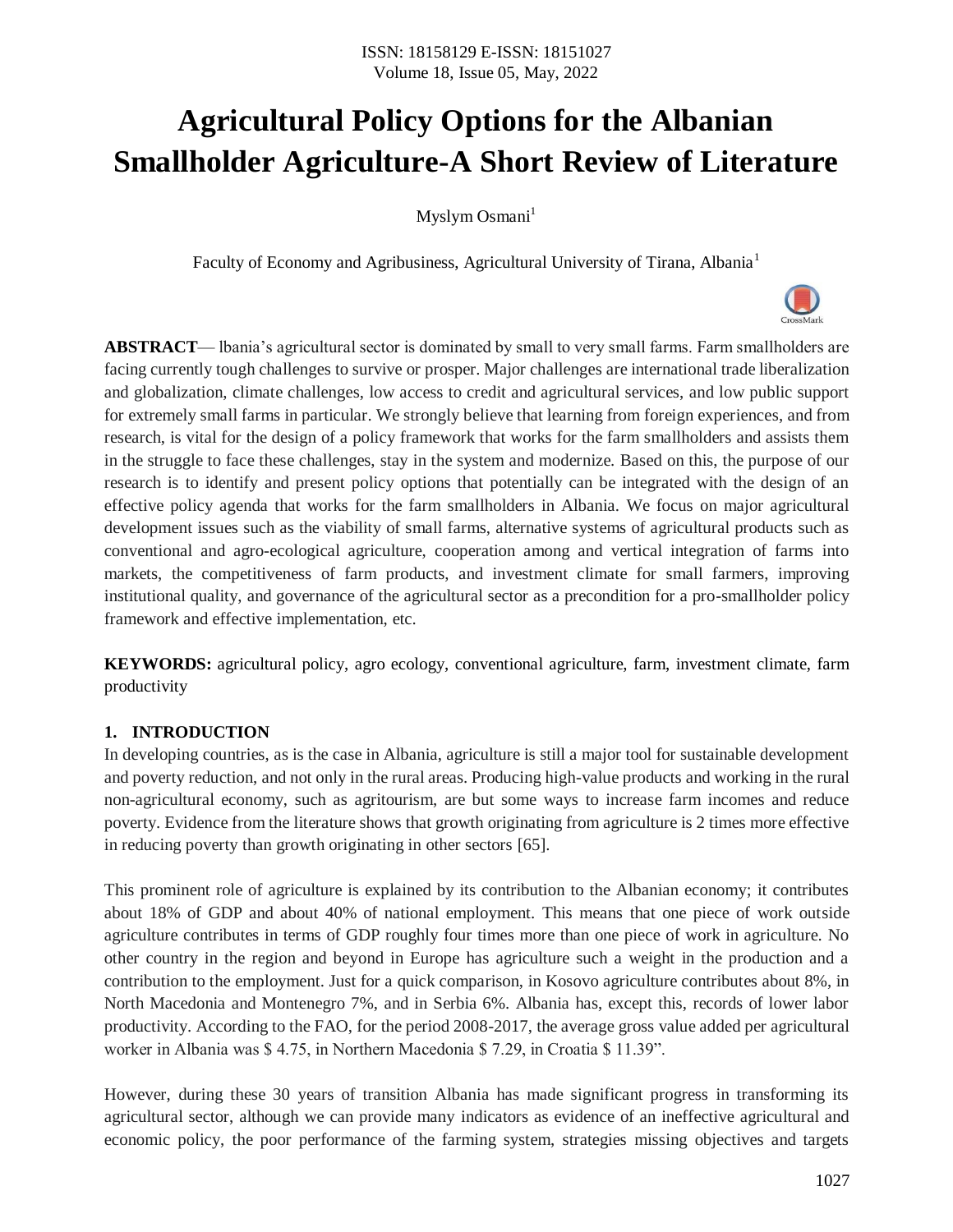because of their poor quality design and implementation, insufficiency of resources needed for their effective implementation, weak implementation capacity of concerned institutions or ineffective implementation mechanisms.

Albanian farms have been and remained small during 30 years of transition, with an average size of 1.2 ha. According to FAO, about 75% of Albanian farms have an average size of 0.5 ha. Only about 35% of farmers receive extension services and so far, less than 1% of farmers have received bank credits. In terms of trade, farms sell less than 15% of their production, indicating a high dominance of subsistence farms, and about 54- 61% of farmers sell informally, and less than 20% of farmers use motorized equipment [20]. Only 2% of Albanian farmers are working together in various forms of farmers' cooperation (author's calculation based on [31]. According to strategies, in 2010 farms with more than 3 ha would occupy about 40% of the total number of farms, and those over 8 ha about 10% [35]. The strategic objective of the Inter-sector Strategy for Rural and Agricultural Development 2014-2020 was that by 2020 the size of the farm would increase to at least 2.5 ha, while in fact, it is less than 1.3 ha [63]. For the period 2005-2019 the actual area under irrigation increased by 45 thousand hectares or only 3 thousand hectares per year. In the period 2005-2018, the public budget for agriculture in relation to GDP accounted for only 0.33% on average. A substantial gap has been evidenced between strategic budget targets and the factual ones over years that sometimes reach up to 30% [25].

Agriculture can play an important role in reducing poverty and economic growth, but to achieve this one should eliminate anti-agriculture policy biases and underinvestment, often compounded by misinvestment, particularly in pursuing a smallholder-driven approach to agricultural growth [65]. The literature argues that food security can serve as a goal of agricultural policy but in cases when a country is undeveloped, because in such a case the country is exposed to greater long-term food shortage risks due to low productivity and because these countries are characterized by a limited tradability of staple food [12].

There is agreement among researchers in the literature that the growth of agriculture is more pro-poor than the growth of non-farm sectors. Also that the growth of agriculture is the key to supporting the growth of the whole economy [16]. The literature emphasizes that poverty can be reduced through investments in infrastructure, providing loans to the poor, education, land redistribution, etc. [16]. However, the problem is that the government in Albania spends comparatively much fewer funds on agriculture than in other countries [64]. If agriculture is considered a priority sector, and in terms of contribution to production and employment, it should be, a drastic increase in public funding for agriculture is needed. However, as the WB points out, this should only happen when the quality of public spending (planning, effective prioritization, execution, monitoring, and evaluation) related to the institutional quality has been improved; otherwise, the efficiency of public spending or investment can be low.

## **Purpose and method**

Through this article, it is not our purpose to draft an agenda for the agricultural development of Albania, because a new agenda can and needs to be only a joint product of many people, actors, institutions, and organizations, all having an interest in agriculture and joining efforts for working together in a systematic and coherent way to produce this agenda. We just want to bring forth findings from the literature about policy options, lessons, and/or experiences to help draft a new and more effective agenda for agricultural development in Albania. In this paper, in more concrete terms we focus on the question of what and how can potentially and optionally be done in the context of producing this new agricultural policy agenda for Albania. Findings, experiences, and lessons from the literature could serve three main purposes. First, help policymakers to better understand the problems the agricultural sector is currently facing; second, draft an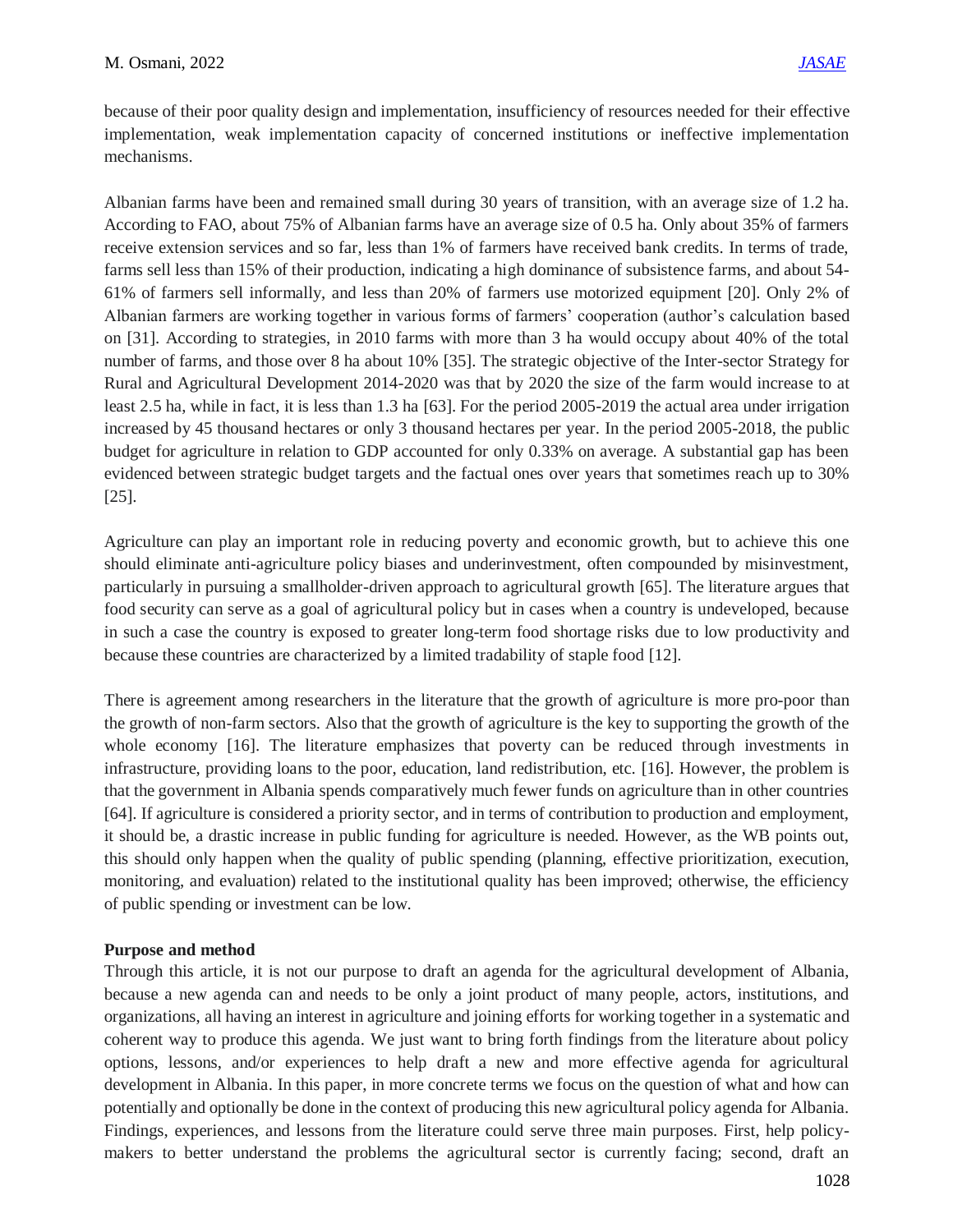agricultural policy framework adequate to the conditions of the country, and, third, provide policy analysts with tools and insights they could use while analyzing agricultural sector developments in Albania.

Desk study is our method of carrying out the research. In fact, there exists an immense bulk of literature dealing with agricultural policy. Based on international experiences, selected literature, and political recommendations from internationally renowned scholars and prestigious institutions such as the WB, FAO, or OECD, we bring forth important evidence, highlights, and indications on various aspects of agricultural policies and policy instruments that can be used for the agricultural development of Albania. However, in terms of application, which, when, and why certain policy measures or instruments will be taken into account needs to be carefully analyzed and appropriately decided in a participatory and innovative way, tailored to the local conditions of Albania to ensure measurable and sustainable impacts.

In the context of this agenda, Albania needs to structurally transform its agricultural sector, increase productivity and agricultural production, while ensuring sustainable development, improving living standards, and reducing poverty not only for the rural people but also for people in the urban areas. All of these are, in fact, tough challenges to be faced by the government, farmers, and all development stakeholders in Albania.

To manage its challenges for the modernization and sustainable development of the agricultural sector, Albania needs a new and comprehensive agenda for agricultural and rural development. At the core of this agenda should be placed explicit priorities, objectives, and targets, accompanied by effective and efficient policies. To achieve broad, pro-poor, and more rapid growth Albania may also need to dynamically adjust these priorities and dedicate to growth sufficient and adequate financial, institutional, and technical support.

The focus of this literature review will be selected areas with special interest, such as small farms and related farm viability policy implications; trade liberalization and globalization; climate changes and related challenges; investment climate; farm product trade integration and competitiveness; sustainability of farm income, agroecology versus conventional agriculture, etc.

## **Small farms in Albania**

Small farming or family farming is agriculture where small farms are based mainly on their work and hired work is limited. 85% of farms in the world, in some countries even more than 85%, are small, just under 2 ha. Therefore, the role of agriculture in economic growth and poverty reduction depends on the productivity of small farms [65]. In Albania, according to the 2012 Census of Agriculture, 98% of farms are family-owned.

Regarding the size, there is not yet a definition for what is a small farm in Albania [20]. If we were based on European standards, then Albanian farms would be called the vast majority small or very small, and only a small part can be called commercial. There is only one statistical classification of the farms (up to 0.5 ha, 0.5-1 ha, 1-2 ha, and over 2 ha). There are no data or have not been published data on how much land occupies each farm group in Albania. For statistical purposes INSTAT and MARD classify as large farms those larger than 10 ha, or though with more than 50 cattle, or more than 150 sheep. Only 3918, or 1% of farms are large. In livestock, farms with up to 10 cattle are called small, with 10-50 heads are called medium and those with more than 50 head are called large. According to experts, farms under 1 ha are very small usually serve as subsistence or semi-subsistence farms; those with 1-2 ha have limited or little potential to be viable; and farms of size over 2 ha are large or very large and have significant potential for viability [20]. Some experts suggest that small and very small could be considered farms up to 2 ha, large those with 2-10 ha and very large those having over 2 ha. 86% of farms are small or very small [20].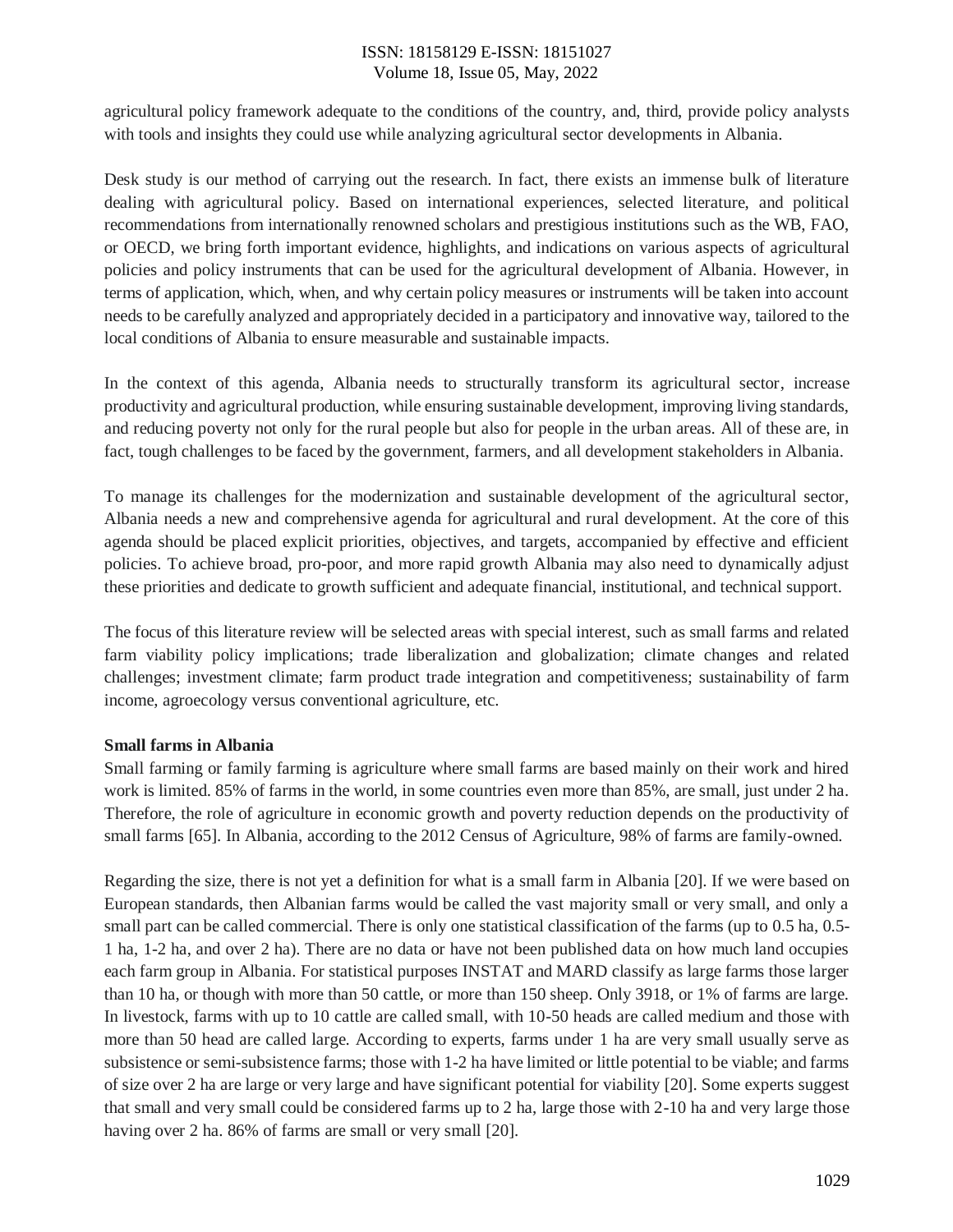In the EU, according to Eurostat 2021 (Eurostat-Agriculture, Forestry and Fishery Statistics, 2020 edition), there are about 10.3 million farms, of which 33.3% are in Romania, 13.7% in Poland, and 11.1% in Italy. In the EU 2/3 of farms are under 5 ha and their average size is 15.2 ha. According to the literature [38], in the EU farms under 1 ha are called micro-farms, 1-4 ha are called very small, and small are those with a size of 4-8 ha, therefore in the case of Albania, if we are based in this classification, land reform has resulted in the creation of mainly micro-farms. In the EU, the number of farms is reducing, usually leaving the system mainly the smaller ones. In 2016, the EU had 4.1 million fewer farmers than in 2005. 83% of those fleeing were under 5 ha and most of them were in Romania, Poland, and Italy.

## **2. REVIEW OF LITERATURE**

## *2.1 Are small farms beautiful?*

A wide body of literature tries to argue that small-scale farming is a viable option against industrial agriculture. Small farming does not have only negative traits, but possesses a number of good characteristics and can offer several positive services. This literature argues that a small farmer is not only a producer of agricultural goods but also a manager of an agro-ecological system that provides a number of public goods and services. Smallscale food production is more sustainable, provides work for more people, can produce food, which is consumed locally, have shorter supply chains, and provides greater returns to the farmers. Looking at these characteristics and or services that small farmers can offer, some authors argue that it is necessary for a significant shift from industrial production characterized by monocultures towards a sustainable system that can also improve the productivity of small farms. This problem has been debated and is still being debated in many countries. To achieve this transition some researchers emphasize the need for new policies in support of small farmers to produce locally certain products by satisfying the same time consumer tastes and cutting their imports [22].

There are many studies, analyzes, but also experiences around the world that promote small farms and call them "beautiful" farms. One of the ardent promoters of the small farm and its beauty, if we could use this terminology, Michael Ableman, says that small farms can be not only beautiful, but also be efficient, nutritional, and powerful. Small farms engage more people in the process than does monoculture or large scale-agriculture. As Ableman says, labor per acre allows being present and attending to a myriad of biological, ecological, and social details. Well-run small farms can often be far more productive per acre than larger ones [26].

In the preface to Josh's book, Michael Ableman says that a small 12.5-acre farm in California employed 30 people, produced a variety of vegetables and fruits, and fed hundreds of families. Ableman himself ran a 5 acre city farm that produced 25 tons of food and employed 25 people.

The literature gives other examples of small and beautiful farms in the sense we talked about above. One of these is the Bec Hellouin farm in Normandy, France. This farm uses bio-intensive permaculture methods such as ponds, island gardens, terraces, a forest garden, and hotbeds to increase farm production and profitability. Research has shown that using specific techniques and run by a single farmer, on 1,000 square meters (onequarter acre), with no machinery except hand tools, could generate approximately \$ 66,700 as gross sales per year. This was possible using about 43 hours of work per week not to forget enjoying four weeks of vacation per year. According to research, the minimum amount of land used under bio-intensive cultivation able to provide food and fiber for one person for a year was about 370 square meters [7].

According to the literature, there are several factors that could make a farm beautiful, understanding these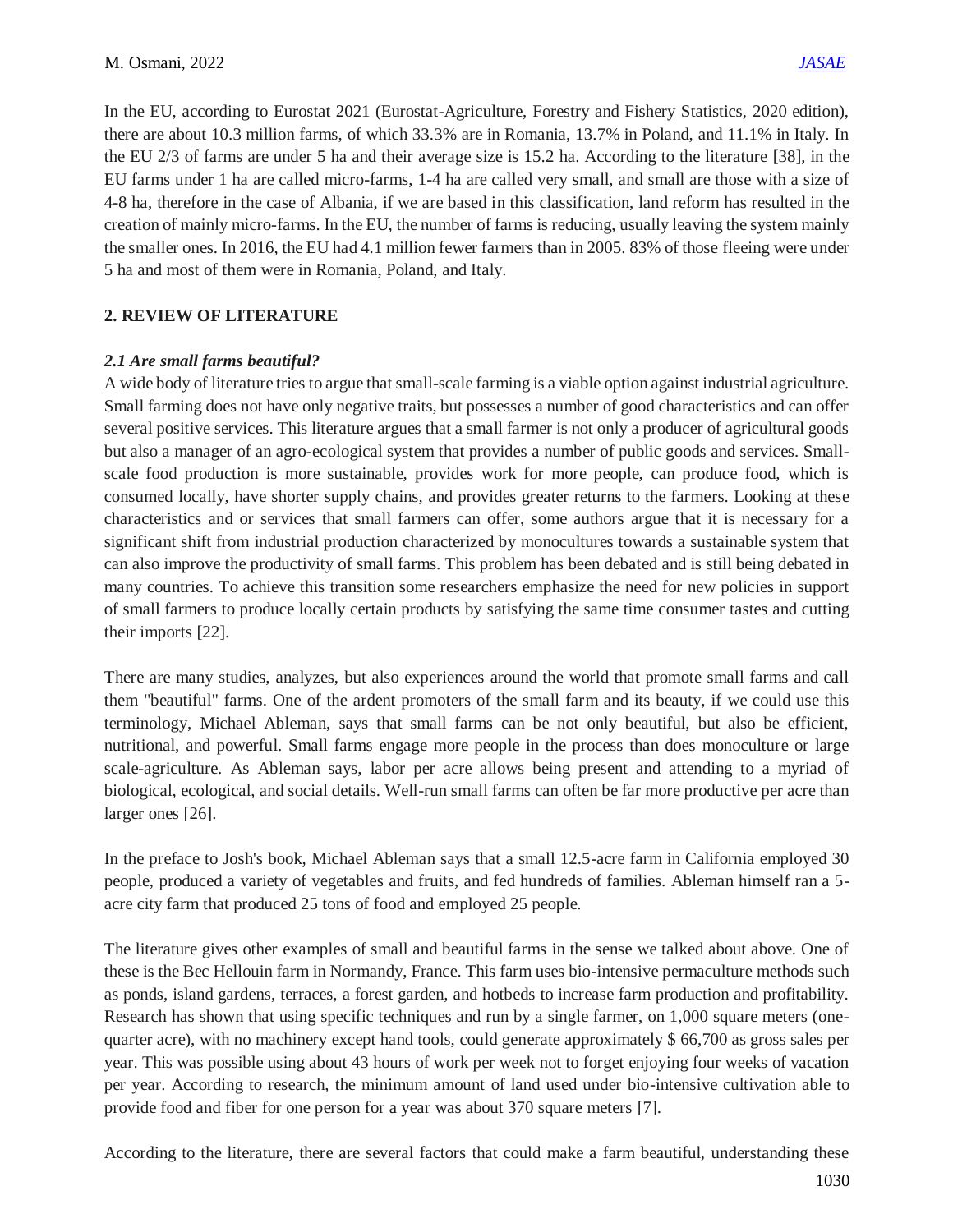attributes of a successful farm, such as i-Special care for the land and everything related to it; ii-Market care: farmers must use multiple channels, and diversify their customer bases as well as their crops. Diversity in marketing, or in crop production, may make production or sales difficult but diversity adds resilience, reducing the farm's reliance on any one buyer or the success of anyone crop; iii-Farmers should try to be price-maker and not price-taker. This can for example be helped by selecting appropriate crops, as well as establishing and maintaining connections with customers; iv-Farmers need to be trained to systematize day-to-day tasks and develop a functioning system.

## *2.2 Farm size vs. farm productivity*

One important aspect of farm viability is the relationship between farm size, expressed in hectares, and its productivity. For decades, in many countries, there has been an intense debate in the economic literature about the nature of the relationship between productivity and farm size. This debate continues and much empirical work has been dedicated to this issue. In many empirical studies, it is found a negative relationship between farm size and productivity, is small farms are more productive than larger ones, though small is relative and may have implications.

For illustration, some authors investigated this issue in the context of India and found an inverse relationship between farm size and per hectare agricultural productivity. However, as the authors try to argue, the higher productivity of smallholdings would disappear with the adoption of superior technology, modernization, and growth in general. Other researchers, later on, after an investigation based on a National Sample Survey carried out at the beginning of the 21st century, it results that smallholdings in Indian agriculture continue to exhibit higher productivity than large holdings. These smallholdings show, however, lower per capita productivity and widespread incidence of poverty [10].

According to [33], similar results have been achieved from studies in the USA and Russia. Based on partial land productivity and total factor productivity, it results that small farms are more productive than large ones, but it is not clear whether small farms are more efficient than large ones based on labor productivity. Based on TFP again small farms are more efficient. Even the technical efficiency for small farms is higher than that for large farms, so because small farms can use productive resources more efficiently. To analyze the relationship between small farms and the larger ones [33] compare small (individual) farms with large ones (usually in the form of corporations) in Moldova. It turned out that small farms were more productive and efficient than large ones.

[61] used a non-parametric approach to investigate the (inverse) relationship between farm productivity and farm size in Burundi. A kernel regression was used on data of mixed cropping systems to study the determinants of production including different factors that have been identified in literature as missing variables in the testing of the inverse relationship, such as soil quality, location and household heterogeneity. Household data on farm activities and crop production were gathered from 640 households in 2007 in two Northern provinces of Burundi. The results did not reject the findings of an inverse relationship between farm size and productivity. However, the researchers found that size returns vary substantially with farm size, that is, between 0.2 for the smallest farms and 0.8 for the largest farms. Other factors that significantly affected production include soil quality. Finally, they found a significant positive relationship between food security and farm size.

[15], investigated this relationship in a wide space context in Asia, where mall farming is a characteristic of agriculture. In the last decades, farm holding in this area continued to fragment further, the average size of farms fell and the number of small-size holdings increased significantly. These small-scale farmers play an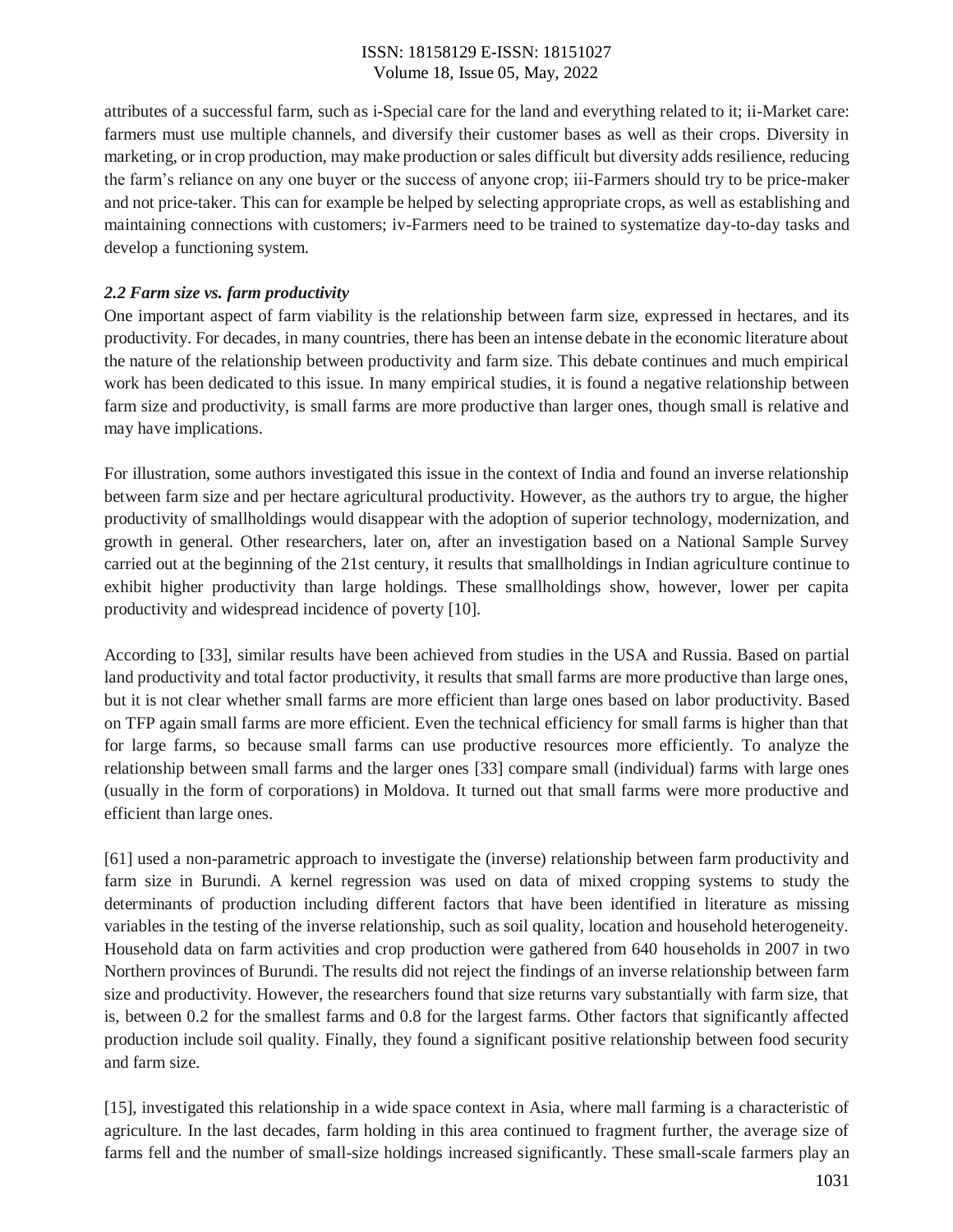important role in food security and poverty alleviation. However, whether and how these small farms can survive under globalization is a hotly debated topic. In particular, the traditional claim that "small is beautiful," which is based on the empirical observation that small farms present higher land productivity than large farms, in this case, is being challenged. It has been shown that a positive relationship also exists between farm size and labor productivity (and therefore income). To help these small farms prosper under increasing globalization, the governments have to change the "business as usual" attitude. Innovative land reform, for example, is crucial to secure property rights for farmers and increase farm size. Equally important is the reform of public institutions in order to help small farmers to have access to credit, marketing, and technology. Moreover, promoting diversification in the production of high-value commodities can play an important role in raising the smallholders' income. Finally, policies that facilitate urban-rural migration and promote the development of the rural non-farm sector are essential to help alleviate poverty among small-farm households and among the rural poor in general.

The WB also points out that the link between farm size and productivity is inverse, due to land and labor market imperfections. Therefore, policies for land redistribution in order to reduce farm size increase both efficiency and equity [65].

According to [14], some reasons for this ratio are the more intensive land use by small farms (e.g. they cultivate the same land several times a year), i.e. large farms underuse the land; production in large farms may consist of low-value products, while in small ones of high-value products; multi-cropping or planting several times the same product on the same land from small farms; soil fertility may be higher in small farms, as these farms are usually located in more fertile areas. On the other hand, according to him, large farms try to improve only their best land and neglect the rest due to poor quality; regarding irrigation, small farms irrigate a larger part of the land than large ones; small farms use more work per hectare, which also explains why multicropping occurs on small farms.

Small farmers can get lower yields than large ones, but if integrated systems are used and the indicator used for comparison is not the yield of one crop per hectare but the total production or income per hectare then small family farms are much more productive than large farms because in integrated farming systems the small-scale farmer produces simultaneously many products such as grains, fruits, vegetables, fodder, and animal products, quite the opposite with what happens in monoculture. As a result, the total yield advantages of small farms could be enormous because in polyculture integrated production systems losses due to weeds, insects, and diseases are reduced, and is made more efficient use of the available resources of water, light, and nutrients. However, to be able to benefit from the agro-ecological potential, farmers need support in terms of access to agroecological knowledge, seeds, and public services. It is crucial that farmers and researchers participate hand in hand in research as well as in the innovation and dissemination process of adequate technologies.

#### *2.3 Small farms vs. large farms*

Regardless of the negative relationship between farm size and productivity, many countries have supported large farms because they thought small farms were inefficient, backward, and resistant to change, but later the results came out disappointing. However, large farms have certain advantages.

Large farms achieve higher yields because they use more fertilizers, agricultural machinery, new technologies, and other inputs. The reason is the imperfections in the credit and insurance market, where the big ones have more access and the small ones find it more difficult for capital-intensive technologies or products with higher value. Large farms are better able to cope with price, yield variability, and deal with the demands of agro-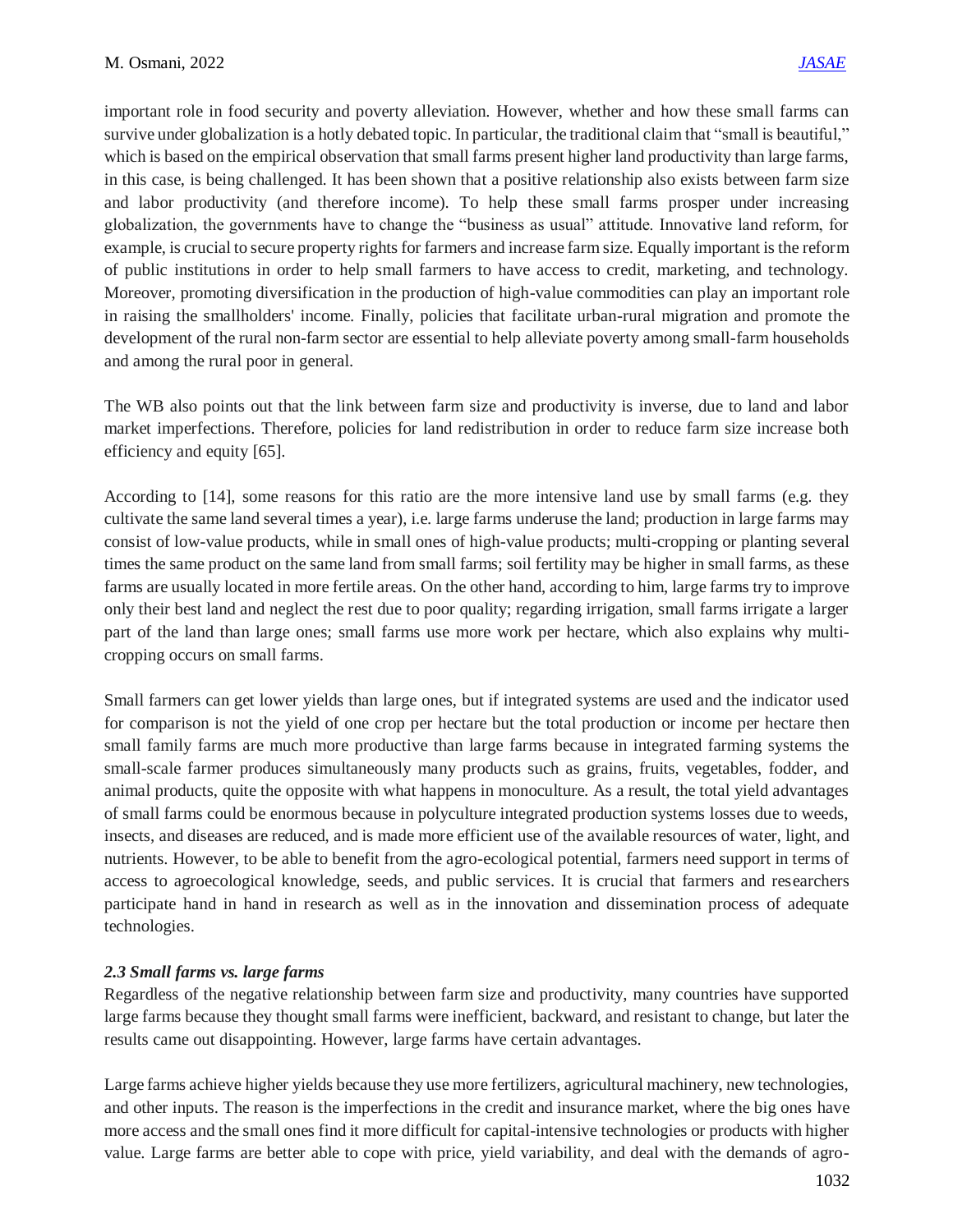processing. Large farms have economies of scale, which are often the key to obtaining inputs, technology, and information and getting products to the market. Evidence also shows that price changes following market liberalizations in some countries favored technologically more advanced producers who were better able to cope with price, yield variability, and deal with the demands of agro-processing. As agriculture becomes more technology-driven and agro-processors and supermarkets mediate access to consumers, economies of scale will pose major challenges for the future competitiveness of smallholders [65].

There is a growing agreement among researchers that small farms may not be viable in the future. Thus, they must be transformed (commercialized) to meet market demands in terms of quantity, quality, and sustainability. The literature says that the advantages of small farms exist as long as the country is at a low stage of development and work becomes rarer in relation to land and capital. To enable their survival, government support is required with infrastructure and education, technology, inputs, and promotion POs so that small farmer can be integrated into market chains. However, for their integration into markets to be effective their development must be oriented towards high-value products and processing to increase their value [70].

The literature also points out that small farms have difficulty surviving market partners that are common for agriculture. Therefore, small and fragmented farms have to leave the system, being bought by large ones, which are better able to cope with market partners, especially since small farms risk becoming even smaller due to redistribution of ownership between generations of heirs. The viability of small farms is even more questionable when there is no reliance on technology, advice, inputs, when their incomes and prices of products or inputs are not stable when small farmers do not have access to credit and information, or in insurance schemes, when there are no measures against the degradation of agricultural land and measures to increase its quality, etc. The literature states that in the absence of this supportive environment for small farms, even the agrarian reforms that have brought to life small farms may lose their effectiveness and sustainability [12].

Currently, in agriculture, there are several obstacles that small farmers cannot face, such as the high cost of technologies, as well as the lack of knowledge and skills to use these technologies. Small farmers pay higher prices for inputs and receive lower prices for their products; value chains impose conditions in terms of quantity, quality (standards), food security, continuity of supply on time, etc., which are not easy to cope with by small farmers. Participation in value chains offers many opportunities for small farmers but in fact, only some of them can become part of and benefit from participation in these chains, while farmers in marginalized areas find it even more difficult, if not impossible, to participate in these chains.

However, the literature notes that small farmers have some advantages over large ones and commercial farms in terms of labor costs, which are 20-40% lower; because they have lower supervision costs and because hired labor due to a less private interest is less effective than the work of self-employed small farm owners [16]. Small farms have labor advantages, but different market mechanisms can reverse the small farm labor advantage, or make it irrelevant, leading to a potential decline of the family farm [65].

WB highlights a series of instruments that can be used to support the survival and development of farm smallholders, such as agricultural protection, subsidies and taxation, public investment, improved risk management, linking producers in modern value chains, increasing exports of products with high value especially by raising standards, secure property rights, reallocation of resources, providing financial services for small farmers, risk insurance, efficient input markets, institutional innovation, producer organizations, technologies and innovation, R&D investments, service extensive and ICT innovations, protection of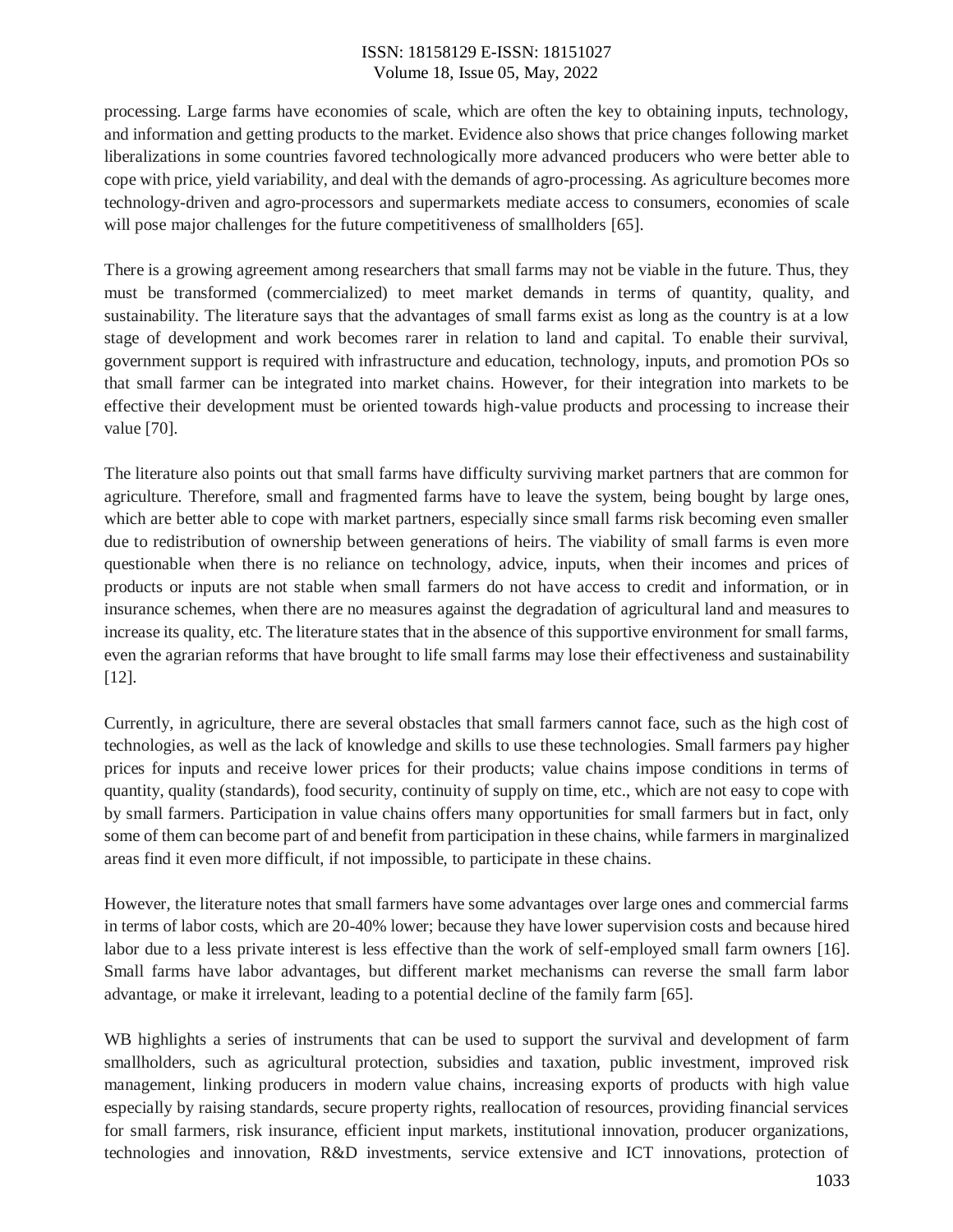resources from degradation, payment for environmental services, increase of non-agricultural employment, schooling, training, and transition to the labor market, etc. In addition, better incentives can allow more smallholders to become market participants in staples and high-value crops [65].

Collective action is one way to reduce some of the disadvantages of small farms. Unfortunately, Albania is considered the country with the highest decollectivization index, this index being around 94.2% [30]. There are several reasons for this situation.

Albanian researchers have been investigating the situation and factors for the low level of collective action among farmers in agriculture and the apple production sub-sector and evidence that farm size, use of complex fertilizers, spraying, irrigation, the volume of production, the volume of waste or produce thrown away have, business climate, quality, and frequency of contacts with the extension service have a positive and significant effect on cooperation. They however emphasize that good conditions exist for inter-farmers cooperation to start, with adequate policies and support programs in place [31], [48], [28]. Other researchers have found other effective determinants of cooperation such as social capital, disparities in wealth, education, age, opportunities for non-farm employment, and nearby existence of leadership are among major factors of collective action, thus cooperation [46], [50], [5], [56], [53], [57]. Researchers recommend the creation of a favorable legal framework for cooperatives and PO to be set up; investment for PO through public-private partnerships, training, and technical advice, support for the creation of management capacities, and guaranteeing their management and operational independence [59].

Literature evidence also that cooperation among farmers can facilitate the adoption of soil-improving measures such as the use of organic fertilizers and manure, environment-friendly technology such as IPM, an increase in yields, household income and return on investment [34]. Smallholders can also by acting collectively to overcome high transaction costs by forming producer organizations. Cooperation between larger commercial farmers and smallholders is another possibility that could bring benefits to both small and large farms [65].

The literature underlines the importance of a good regulatory framework for seeds and agricultural inputs, and of the relevant structures that are able to implement it effectively. This framework would affect not only an increase in the quality of inputs but also related products and services, and, at the same time, the better functioning of agriculture and agri-food markets [68].

## *2.4 Competitiveness of farm products*

According to the WB, Albanian agricultural products are not enough competitive. Reasons, why Albanian agricultural products are not competitive enough, are no quality infrastructure, business environment, and problems with supply chains (e.g. small amount of production by a farmer, small farm, low quality of inputs, high input prices, and weak integration of the retail system with the wholesale one [64].

According to the literature, the comparative advantage is crucial in promoting the competitiveness of farm products. Thus, as the literature argues, the challenge for policy and for the private sector is to find a comparative advantage and turn it into a competitive advantage [39]. Competitive advantage argues Norton can be gained either through cost competitiveness or through product differentiation. In agriculture, differentiation by product quality as well as by type of product is an important consideration in determining competitive advantage.

Literature has emphasized the importance of developing competitiveness along the full value chain.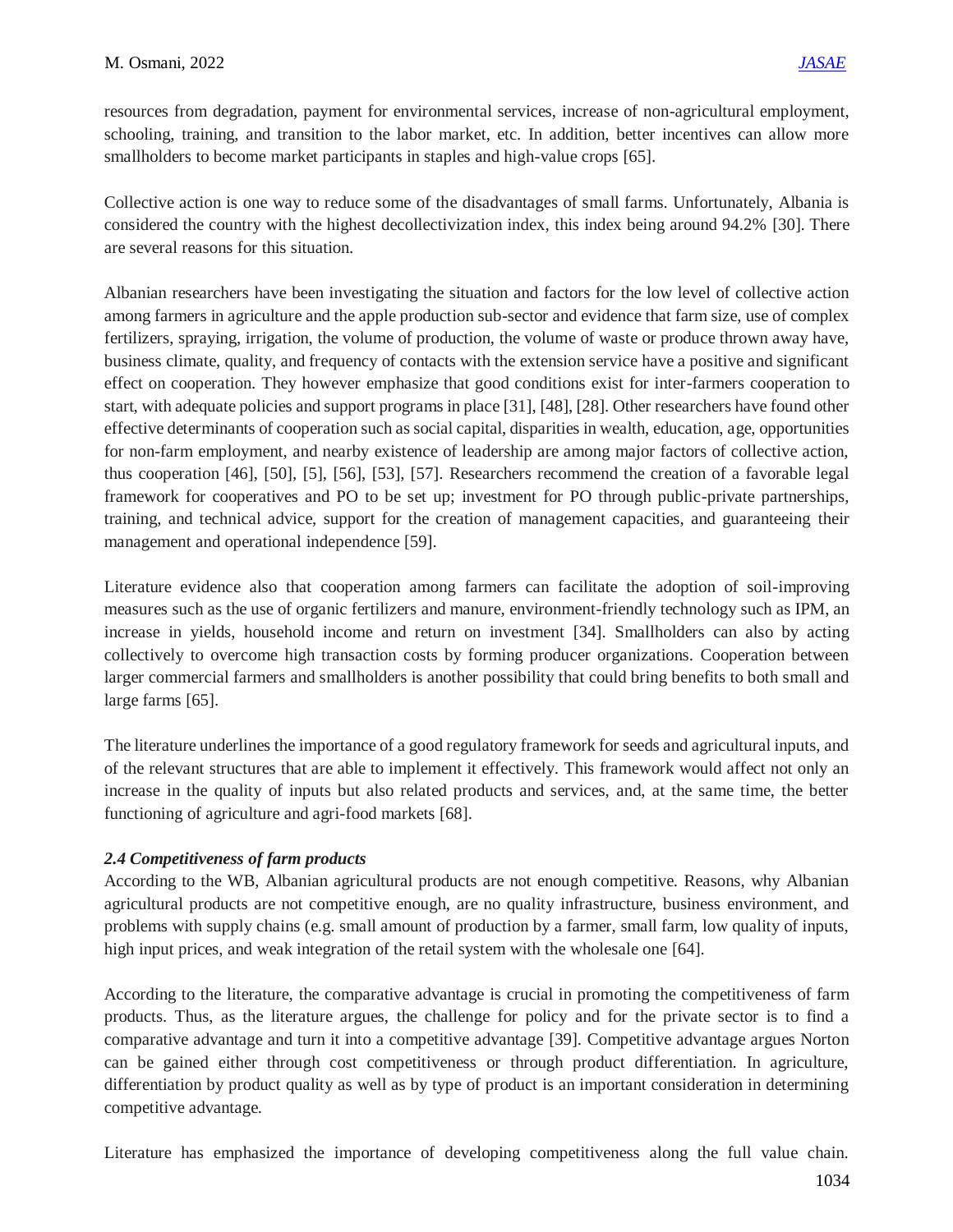Competitiveness needs to maintain grades and standards within the value chain, not only in export markets but also in domestic and urban markets. Quality assurance and coordination along the value chain are also critical for a competitive advantage in domestic markets as well as for access to export markets, which in turn requires coordination along the value chain [39].

Not only creating but also maintaining a competitive advantage over time is a challenge. Continuous adaptation and implementation of technology, improvements in yields, reduction of costs, improvements in quality, continuous contact with markets to trace changes in market preferences, postharvest handling, transport, marketing, and improvements in public infrastructure [39] could face this.

The literature emphasizes that farmers' participation in vertical coordination (VC) schemes is the main way that enables small farmers to be more competitive and benefit from the markets [16]. Competitiveness promotion policies enable a fair market for small farmers and fair agreements between farmers and agribusinesses. Competitiveness policy must prevent markets from being distorted by monopolies or informal alliances [51].

According to the literature, the integration of small farmers into the markets is important for their survival and viability. Promoting the establishment and supporting Producer Organizations (POs) help small farmers connect to the market, share risks and costs, improve quality standards, negotiate successfully in the market, and give farmers a political voice when needed. Nevertheless, politics should help POs to build capacities, improve services for members, protect their autonomy from government or investor interference, and eliminate double taxation, and so on. The policy should create effective platforms that enable the protection of the rights of small farmers and more appropriate policies, thus increasing the access of POs in policymaking and relevant institutions. The government can also help informal farmers integrate into markets by setting product quality standards and investing in wholesale market infrastructure. The government can help small farmers participate in formal markets (where farmers face volatile demand and competitive prices). For example, the policy can help farmers meet food safety standards by providing training and extension, subsidizing their audit and certification; an opportunity in this context would be the group certification of small farmers [51].

One of the challenges for small farmers is to increase their per capita income. To achieve this there are at least two main possible ways: small farmers should become part of the production of high-value products and integrate vertically with processors and retailers. Experience has shown that farmers participating in vertical integration schemes have had an improvement in the production, productivity, and quality of their products, better access to inputs and investments, and consequently their incomes have increased and become more sustainable [36].

Small farmers risk not being contracted by companies that buy agricultural products because the latter tend to contract, in general, large farmers because in this way they can reduce transaction costs. However, to reduce the risk of supply they often can also contract small farmers, especially when the latter are the majority or the dominant mode of agricultural production.

Another option that helps small farmers to sell their products is their integration with agro-processors, which could also increase the chances of employment for farmers or their families, as well as other people in rural areas.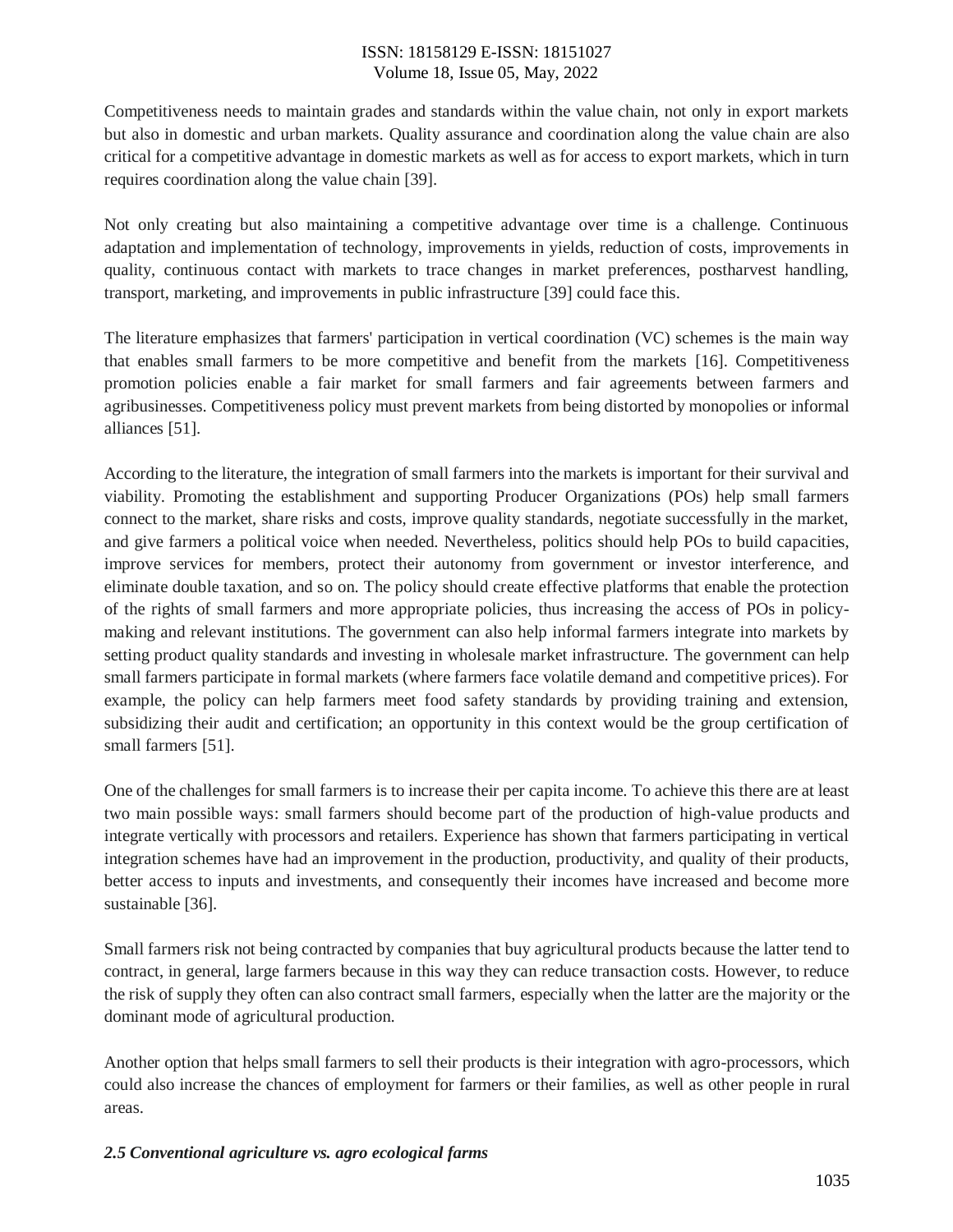According to the literature, there are two main systems or development paradigms regarding the systems of agricultural production: industrial agriculture or the conventional system and agroecological agriculture or the agro-ecological system. Regarding conventional agriculture, the literature discusses, in particular, the negative role that conventional agriculture plays on the environment, due to the intensive use of chemical fertilizers and synthetic pesticides. Unlike conventional or industrial agriculture, agroecological agricultural systems are based on low use of external inputs, high recycling rates, and crop-livestock integration. This system ensures high efficiency. A monoculture system and large use of inputs result in low input efficiency. These agroecological systems are biodiversity, resilient, energetically efficient, socially just, and comprise the basis of an energy, productive, and food sovereignty strategy [2].

Industrial agriculture, as it is applied in the US, EU, or elsewhere, sometimes is criticized by many agriculture development authors. According to the Multinational Monitor in the US, this system rewards inefficiency, low productivity, and destruction of soil, as 90 percent of the topsoil in the United States is being lost faster than it can be replaced. This system, according to the monitor, is heavily based on direct payment subsidies tied to the amount of land that a farmer has. American taxpayers pay billions of dollars in direct farm payments. Most of this payment goes to the largest 10 percent of American farmers. Although those subsidies have been presented to us as helping keep family farmers on the land, they do just the opposite. Because large farms in the U.S. get such a large subsidy, they can stay in business even if they are selling what they produce below the cost of production. The subsidies are tied to area and allow prices to drop below the cost of production. That prevents small farmers from competing because of reduced crop prices because they do not have enough land to get enough subsidies to live on. The system drives inefficiency and destruction of resources, because the large farms are the ones that strip rural America of trees, destroy the soil, dump so many pesticides, and compact the soil with machines [37].

Due to the negative effects of conventional agriculture, environmental damage can be irreversible and with devastating effects. Jared Diamond, a well-known American writer, has written a book showing how many societies may have disappeared from existence in the past. He argues that the disappearance of many previous civilizations in the world has come from ecological suicide, i.e. from irreversible damage to the environment. He takes the example of Easter Iceland in the southeast Pacific which disappeared due to deforestation by the islanders [13].

[2] place the role of young women in the context of climate change and potential energy challenges in the future. To meet these challenges, they point out, there is a need for a shift towards agro-ecological production systems. According to the literature, small farms can double production within 10 years using existing agroecological methods. This means that food challenges can be met with environmentally friendly and socially equal methods. Therefore, the literature emphasizes, that agroecology is today the basis of the agrarian revolution in the world. Moreover, agricultural systems are in constant dynamic change and the factors or forces that determine this change are numerous: population increase and dynamics, global market forces, advances in science and technology, climatic change and variability, consumer demands, agricultural subsidies, and pressures from social movements demanding food sovereignty, land reform, and poverty reduction. Agroecology can help optimize the small farm system to respond to these forces; agro ecologists think that the only agricultural system that will be able to face future challenges is one that will exhibit high levels of diversity, productivity, and efficiency.

The literature supporting agroecological systems emphasizes the need for policy initiatives to promote agroecological agriculture. Agroecological initiatives aim at transforming industrial agriculture partly by transitioning the existing food systems away from fossil fuel-based production largely for agro-export crops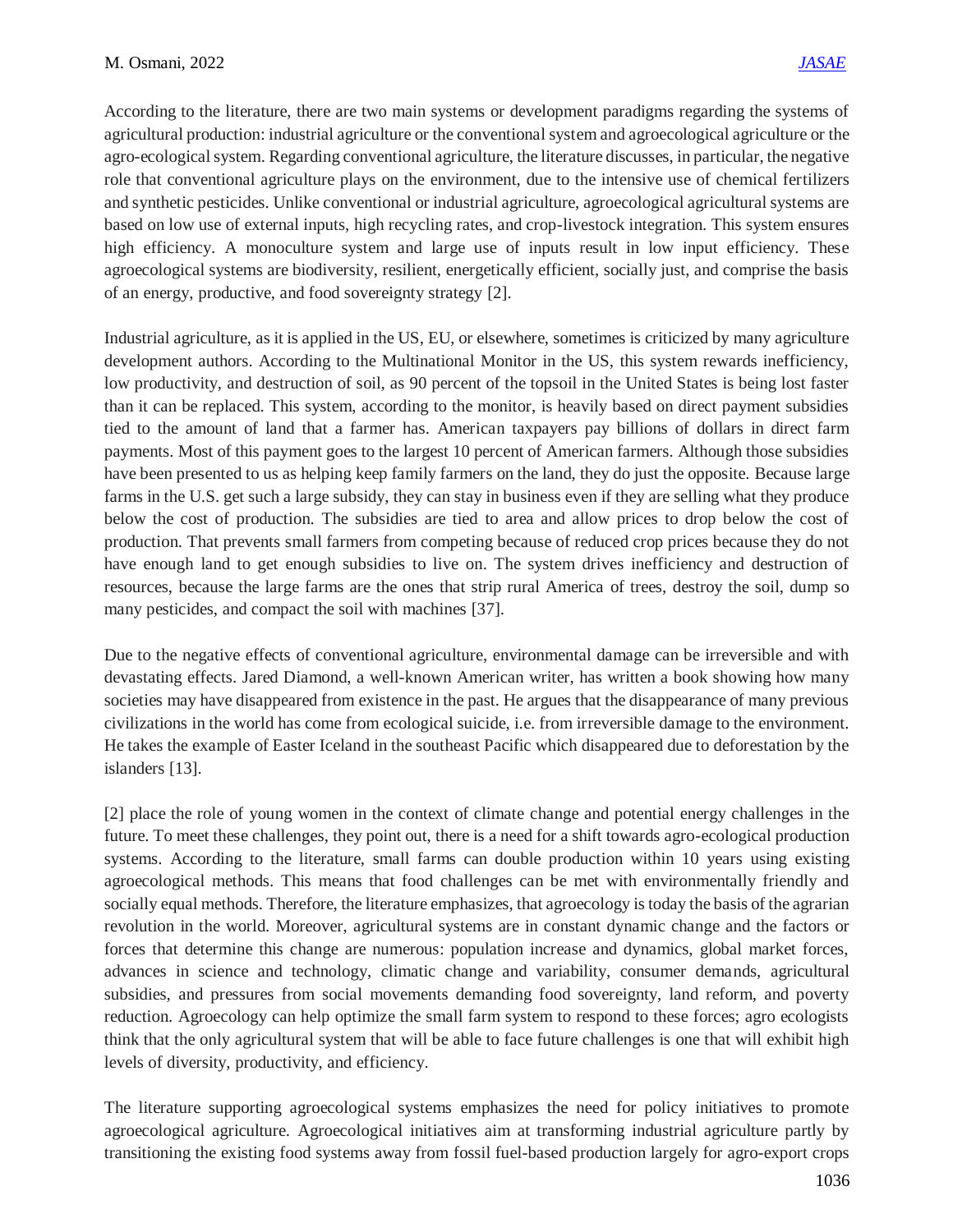and biofuels towards an alternative agricultural paradigm that encourages local/national food production by small and family farmers based on local innovation, resources, and solar energy. This implies access of peasants to land, seeds, water, credit, and local markets, partly through the creation of supportive economic policies, financial incentives, market opportunities, and agroecological technologies. Some authors propose the agro ecology-based development paradigm by revitalizing small farms. This paradigm emphasizes diversity, synergy, recycling, integration, and social processes that value community involvement and empowerment as the only viable option to meet the world's food needs in this age of increasing oil prices and climate change [2].

Promoters of agro-ecological agriculture appreciate the role of traditional production systems. But there are also opposing views, according to which traditional systems will not produce more because hand tools and draft animals put a ceiling on productivity. Productivity may be low but the causes appear to be more social, not technical. According to them, when the subsistence farmer succeeds in providing food, there is no pressure to innovate or to enhance yields.

According to some researchers, smallholder-led development has also been considered more inclusive, leading to more equitable forms of rural development with stronger growth linkages effects with the rest of the economy [47]. Sustainable development is one of the challenges of agricultural production in the world today. In the context of the role of agro-ecological agriculture for sustainable development, organic literature and no-till farming are widely discussed in the literature. In this context, there is debate about the role and efficiency of organic agriculture. The literature emphasizes that sustainable agriculture is organic, biodynamic, resource-saving, low-cost, etc., but organic production is facing organizational and economic problems [1].

The literature discusses benefits, prerequisites, opportunities, strategic guidelines, and recommendations for increasing the economic efficiency of organic production. Though organic is not necessarily agroecological, according to the literature, although organic production has many environmental benefits for the public, as it affects the cleanliness of the soil water, and air, and is a tool to adapt to climate change, it is often considered as an uneconomic activity because the land used for organic production will produce less food when farmed without the synthetic fertilizers, pesticides, and other tools used in conventional agriculture [55]. However, according to this author, referring to studies, organic farmers can earn more in terms of value than conventional ones because their products can be sold more expensively. In 44 studies conducted on 55 crops grown in 14 countries on five continents over 40 years, and found that organic farming was actually 22-35% more profitable than conventional agriculture. The benefit comes from saving on the use of pesticides and synthetic fertilizers, the use of natural plant protection methods such as the use of predators to fight insects or pests [55].

According to [6] some of the obstacles towards organic farming to be overcome are: high managerial costs of organic farming, high risks of switching to this system, still low awareness about the role and benefits of the organic production system, problems with infrastructure and marketing, inability and lack of support to capture market economies, etc. On the other hand, the use of bio-intensive methods and the integrated use of pesticides are ways that help reduce ecosystems, reduce the use of pesticides, chemicals and water. Experience also shows that polyculture and agricultural turnover help to achieve a sustainable system of agricultural production. No less important is the development of local farmers 'markets because farmers' markets enable the sale of local products at lower costs.

In the context of agro-ecological agriculture, the so-called no-till farming can also be discussed. According to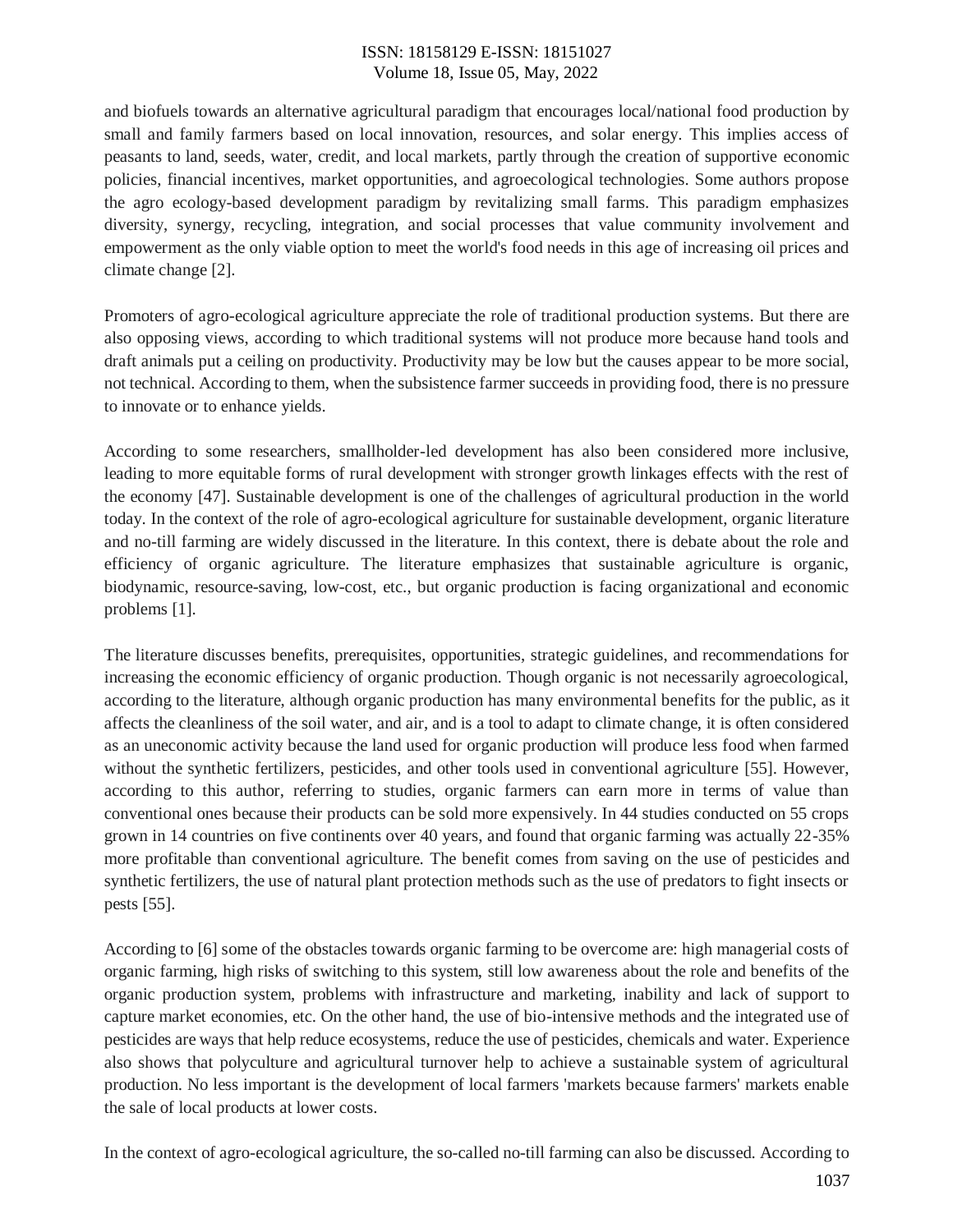the literature, the promotion and application of no-till farming can be one of the ways to support the small farming system, protect the environment, and increase productivity while reducing production costs. As the literature explains, [4] no-till farming plays a major role in retaining carbon in the soil which is a key element responsible for land fertility. When the soil is plowed, oxygen reacts with the soil carbon, and CO2 gas is released into the air. CO2 in the air does not allow the heat of the sun to go away and in this way, it causes the heating of the environment. On the other hand, while plowing destroys the structure of the soil and destroys microbes and fungi in the soil, no-till farming helps to preserve nutrients in the soil, and water, as well as guarantees the long-term sustainability of production. Plowing can provide high yields in the short term but in the longer run, it affects soil fertility. On the other hand, no-till reduces working time, investment in machinery, and other input costs. This allows any farm, even a small one, to apply the no-till method. So notill supports the small farming system and can make farms viable even if they are small. This is true also for urban and suburban farms, which are usually small. The literature points out that a small farming system can grow later and transform into a larger farming system because there is a need for farms of all sizes. As experiences in many countries indicate, the enlargement of farms could well happen following organic principles or, better, agroecological principles.

#### *2.6 Globalization and small farms*

FAO emphasizes that trade liberalization is one of the most cost-effective ways to reduce a country's poverty, as a result of its effect on lowering prices. Of course, there are other ways to reduce poverty, but they can be more administratively complex and more costly [16]. Liberalization and integration of markets lead to lower food prices coming to national markets through imports, but also to a faster price reduction than the speed of productivity growth. This makes small farmers less competitive. In addition to the effect of lowering import prices, trade liberalization leads to greater future price volatility [16].

Another effect of liberalization and increased market integration may be the increase in food quality and safety standards. Economists think that trade liberalization accelerates the development of a country. In the context of liberalization, the abolition of export subsidies deepens the integration of markets but also causes prices to rise and this makes the farmers of a country more competitive and, at the same time, eliminates the distorting effects of subsidies on a country agriculture [16]. Trade liberalization and globalization have brought about major changes in the agricultural marketing chains (increased competition, higher demands for quality and safety, markets becoming more integrated and concentrated) [70].

Globalization goes hand in hand with trade liberalization. According to the Oxford Advanced Learner's Dictionary [41], globalization is the interconnectedness and similarity of different cultures and economic systems due to the influence of multinational corporations and improved communication. According to the OECD, globalization is a growing internationalization of product and service markets, means of production, financial systems, competition, corporations, technology, and industry. According to the IMF, globalization refers to the increasing integration of economies around the world, particularly through trade and financial flows. The term sometimes also refers to the movement of people (labor) and knowledge (technology) across international borders [24].

According to the OECD, some of the main effects of globalization are the increase in capital mobility, the faster spread of technological innovations, and the growing interdependence and uniformity of national markets [45]. The literature argues that due to globalization occurs a concentration of production and trade of agricultural seeds in a few companies, increased use of pesticides, increased debt, and demographic changes in rural areas. Thanks to globalization, farmers save less and companies earn more, farmers earn less and consumers pay more [54].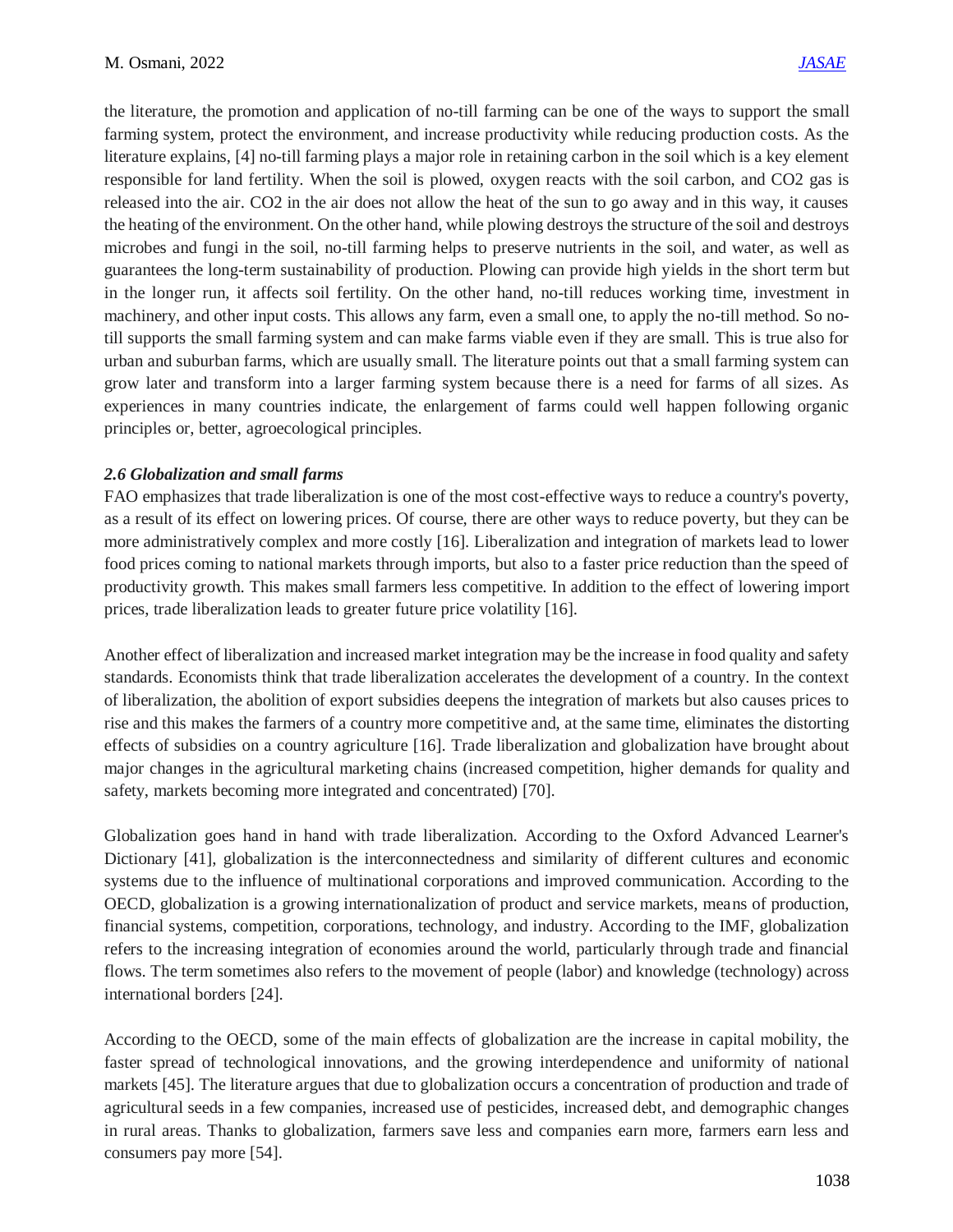The literature shows that globalization (free trade, better communication, faster movement of goods and technologies) has increased the standard of living and reduced poverty unevenly, more in urban areas, and resulted in less impact on farmers. Large farmers are less affected by globalization because they can influence development policies, benefit from better technologies, make deals, and thus facilitate the sale of their products. Small farmers may have less access to the results of agricultural research because the relevant public services are weak and not properly supported by the governments of poor countries. In the context of globalization, small farmers risk being left out of the markets if their countries do not integrate quickly into global markets. In addition, if small farmers do not have access to information, and finance, while contracts are not enforced, they may not benefit from the opening of local or international markets. In addition, transaction costs are important because they can often outweigh the benefits of the transaction, which can lead to market failure [36].

The literature recommends several ways in which small farmers can be helped to cope and thrive in the face of globalization: innovative land reforms to increase farm size; reforming public institutions to increase small farmers' access to credit, technology and markets; diversification of activities by promoting the production of high-value products; developing the non-agricultural rural sector and promoting urban-rural migration through appropriate policies [15].

## *2.7 Climate change and small farms*

There is almost a full agreement among researchers and international institutions that significant climate change has already occurred and will continue to occur in the world, in the form of rising temperatures, changes in the amount, type, and variability of precipitations, frequency, and severity of climatic events such as droughts, or floods, etc. The main reasons for the changes have to do with the increase in greenhouse gas emissions into the atmosphere from fuel burning, deforestation, and the use of non-environment-friendly agricultural technologies and practices. Food production systems are under attack of climate change, although, according to the FAO, climate change is not expected to lead to a reduction in food supply globally, because of appropriate technologies and investment there will be countries with mild to cold temperatures are expected to increase productivity due to rising temperatures [16].

Small and poor farmers in particular may face strong difficulties, which can constrain the initiatives and the efforts of adapting to the effects of climate change. The main difficulties are i-Limited market access; ii-Price volatility; iii-Large marketing and transportation costs; iv-Lack of production infrastructure and weak market; v-Lack or unsuitable technology for production; vi-Limited resources (such as land, people, finances); vii-Uncertainty of property titles. Of course, not all of these difficulties will be in all places simultaneously.

Due to these challenges and the lack of assistance and lack of effective support, small farmers can be reoriented towards subsistence, low-risk activities, or low-yield agricultural activities. However, these orientations do not effectively help increase incomes and reduce poverty in the small farming community. Evidence from some countries shows that these farmers suffer more from the climatic effects than larger farmers, so increasing farm size can be an important option to increase the resilience and adaptive capacity of small farms to these effects.

According to the literature [67] even in Albania, the trend in temperatures and the trend of severe climaterelated events are increasing. The variability of precipitation has also increased, where it seems that in the period May-September the amount of precipitation is decreasing. In the past 50 years, the temperature increased by 0.5 degrees while for the next 40 years it is projected to increase by 1.5 degrees. Precipitation is projected to decrease by 50ml as an annual average but the biggest reduction will be in the lowland areas.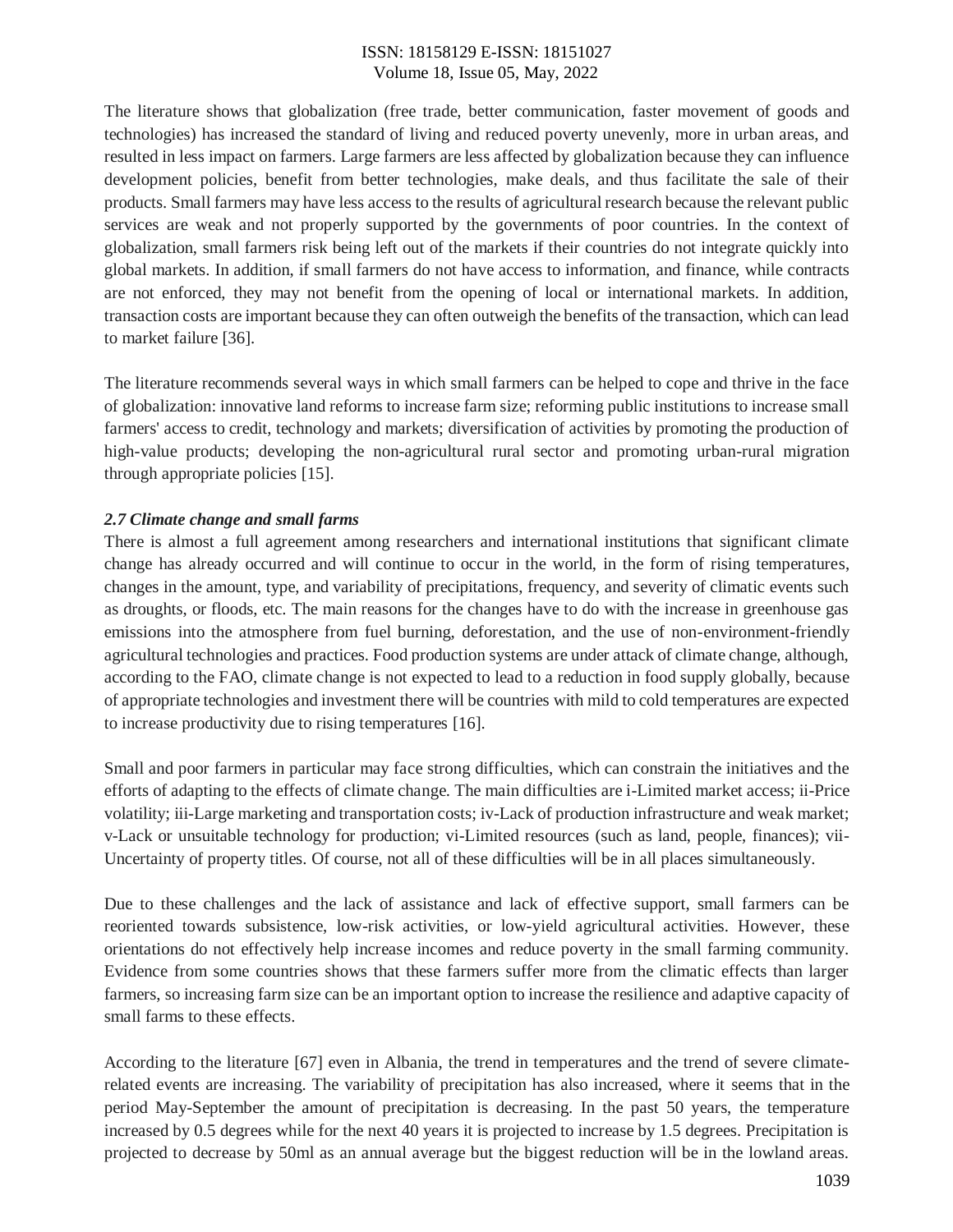Even in the future, it is predicted that temperatures will continue to increase and precipitation will become more variable. Investigations highlight that farmers are not properly adapted to climate change. Thus, in the future, as a priority, continuing efforts are proposed to build adaptive capacities; make assessing and map plant suitability to local changing conditions, evaluate existing drainage capacities; improve drainage and secondary irrigation capacities; optimize the use of water and chemical fertilizers; supply and use of climateresilient seeds and hail nets. In the context of climate change, the literature recommends increasing farmers' access to technology and information (including regular information on climate indicators such as temperatures, precipitations, etc.), research and extension to support best agronomic practices and best management practices; collection and dissemination of information on soil types, plant suitability, drainage potentials; consolidation of agricultural land; encouraging the private sector to become an effective part of the public sector in the process of adapting to the climate changes. The good news is that Albania has already designed its own strategy regarding adaptation to or mitigation of climate change.

Important literature and institutions such as FAO and WB argue that the best way to meet the challenges of climate change is the use of so-called climate-smart agriculture (CSA) introduced by FAO in 2010. By Climate Smart Agriculture FAO means agricultural systems that enable a steady increase in productivity and income, adaptation and resilience to climate change, as well as reduction or elimination of greenhouse gas emissions. In short, according to the FAO, agricultural systems need to become more efficient, that is, produce more food with less water, land, and agricultural inputs and in a sustainable way.

Among the most important CSA practices to increase both productivity and efficiency and at the same time challenge climate change effects are: Sustainable Crop Management (crop diversification and use of new varieties, ecological pest management, and seed and grain storage); Sustainable Farming Systems (including mixed farming and agro-forestry; Capacity Building and Stakeholder Organization (establishing and using as effectively as possible Farmer Field Schools, Community-based agricultural extension, Forest User Groups, and Water User Associations); Sustainable Livestock Management (including livestock disease management and selective breeding); Conservation Tillage (including three types of tillage such as no-till, in-ridge till, Mulch till); Integrated Nutrient Management, Ecological Pest Management, and Index-based Climate Insurance [19].

Integrated Nutrient Management (INM) and Ecological Pest Management (EPM) are among the most important agroecological principles and practices. INM aims at integrating the use of natural and fabricated soil nutrients to increase crop productivity and preserve long-term soil productivity, based on cropping systems or crop rotation. Key elements of EPM are crop management (such as selecting appropriate crops for local climate and soil conditions, using cover crops, such as green manure to reduce weed infestation, disease, and pest attacks, use of crop spacing, intercropping, and pruning to create unfavorable conditions to the pests, etc.), soil management (maintaining soil nutrition to provide the best possible chemical, physical, and biological soil habitat for crops), pest management (using beneficial organisms that behave as parasitoids and predators). The literature emphasizes that EPM can contribute to climate change adaptation by providing a healthy and balanced ecosystem in which the vulnerability of plants to pests and diseases is decreased. Enhancing diversified farming systems, EPM builds farmers 'resilience to climate change, such as damage to crops yields by new pests and diseases [19].

According to the literature, CSA requires and makes it possible for agricultural development actors to define strategies in accordance with local conditions, which guarantees increased productivity and income [62]. In more concrete terms, according to [19] the CSA approach aims at changes in technology and practices to adapt to the climate, such as i-Modification of planting time; ii-Creation of new varieties resistant to heat and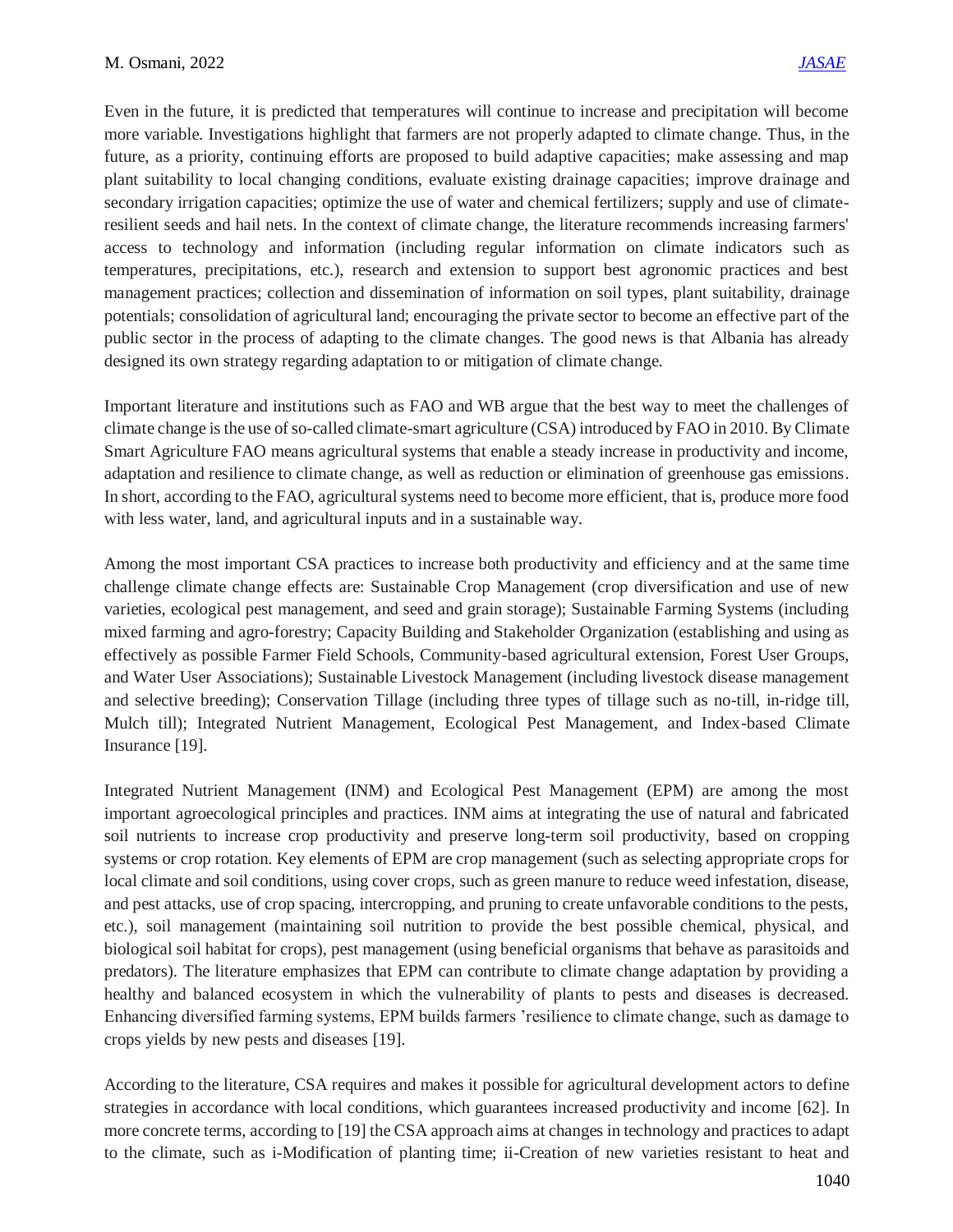drought; iii-Creation of new cultivars; iv-Changing the mix of plants and animals; v-Improving land and water management; vi-Implementation of conservation agriculture practices; vii-Integration of climate forecasts in the productive decision-making of what, who, where and how will be produced; viii-Expansion and improvement of irrigation and drainage systems; ix-Increasing regional diversity. X-Diversification of employment and income of farmers.

One of the biggest global actors in climate issues is the World Bank. The approach it proposes to tackling the effects of climate change is called the GRID (green, resilient and inclusive development) approach to climate change. This approach is effective in increasing countries' capacity to adapt to climate change and reduce greenhouse gas emissions. According to the WB, the main pillars to focus on this issue are the integration of climate with development, focusing on the biggest polluters, increasing investment by the bank, and also private ones related to the adaptation / reduction of greenhouse gas. WB has spent huge funds on climate; from 2016 to 2020 WB spent an average of \$ 16.9 billion. Around 26% of the bank's budget in the period 2016-2020 was dedicated to climate change, and in the period 2021-2025 is projected to reach 35%.

According to the literature in order to effectively apply the CSA practices, an alliance is needed between extension services, local NGOs, and the central government. This alliance can help establish and use Climate Resilience Field Schools (CrFS), as experience in some countries such as the Philippines shows. CrFS involve a range of smallholder stakeholder institutions and an agency to better understand and effectively apply CSA practices [11].

## *2.8 Income Stability of small farms*

The incomes of small farmers are under constant threat due to the volatility of prices, as well as the demand and supply of agricultural products. Low prices for small farmers and their fluctuation in particular, in the absence of public intervention or support and the lack of mitigation instruments, can significantly jeopardize income stability. Therefore, state intervention to ensure that farmers receive a fair value for their products would not only stabilize their incomes but also encourage investment. There are multiple instruments that can help in this direction, such as commodity exchanges and marketing boards, financing of training, providing inputs, and social programs. For the intervention to be effective control and supervision mechanisms are needed because there is evidence that some mechanisms such as marketing boards may become abusive [51].

Contract farming can also help farmers get a fair value for their produce, but there is also the possibility that risks are not shared fairly and strong firms may influence the reduction of prices at the farm gate. The government can assist small farmers through dispute resolution, information, oversight, or contract settlement mechanisms by providing a favorable contract model for small farmers so that they can more easily resolve any disputes within the group. The government can also assist small farmers by intervening in the regulation of oligopsonistic practices in the distribution chain in order for them to get better prices for their products [12].

Integrated farming is a good way to have farm income stability and to increase it through increased production and reduced costs due to the reduced use of external (purchased) synthetically inputs. However, without support, many farmers cannot switch to the IF system because the costs of switching to this type of agriculture are high and unaffordable for small farmers [52].

Farmers' incomes must increase steadily but at the same time without harming the environment. For this FAO recommends the creation and use of technologies that do not harm the environment and on the other hand enable cost reduction. In order not to damage the environment, the literature recommends limiting the use of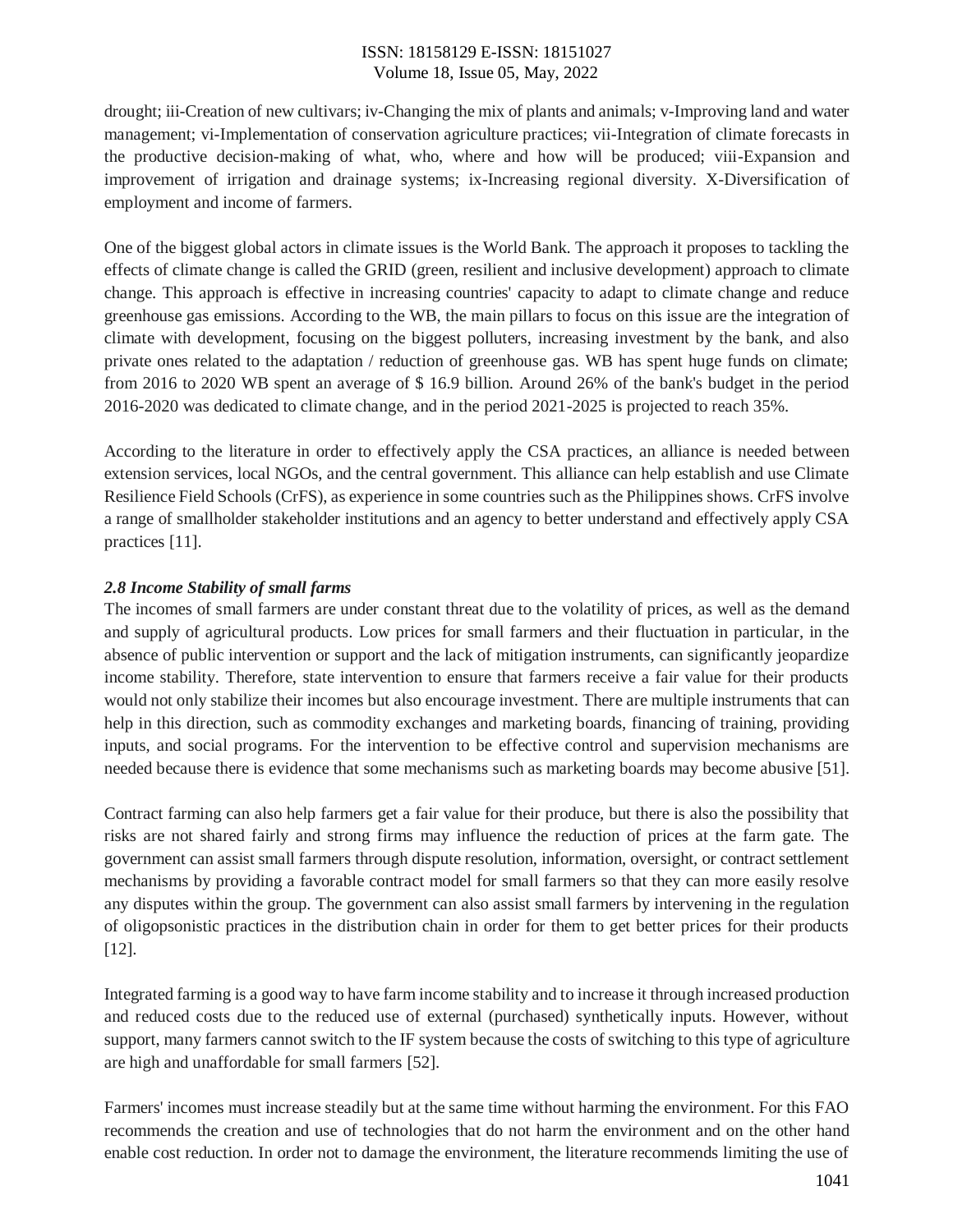inputs produced with harmful technologies, production and use of new seeds in accordance with local climate and soil conditions, reducing losses along the value chain, and promoting the practice of agricultural goods and conservation agriculture as a way to increase yields with fewer inputs which also leads to lower production costs [18].

Encouraging farmers to insure their production would be another opportunity they can use to stabilize incomes. In particular, the government can be a key player in the insurance farmers in the case of weather events that have a very low probability of occurrence but with very serious consequences if they occur, because for these types of events private services are not engaged. One of the recommended types of insurance is the so-called index insurance [16]. Regarding insurance, the literature emphasizes the importance of investments in information infrastructure and information systems in support of the insurance market, and the importance of insurance market transparency [16].

## *2.9 Investment climate for small farms*

As FAO underlines, private investment is essential if agriculture is to fulfill its vital function of contributing to economic development, poverty reduction, and food security [17]. However, the investment climate is essential for private investment in agriculture to occur. [21] point out that literature at large affirms that between investment climate and the investment itself there is a clear positive relationship. Some of the major constraints to agricultural investment that farmers often face are access to land, markets, inputs, credit, insurance, and technology. Moreover, as [29] argues, "Lack of adequate input and output markets are wellknown disincentives for farmers in developing countries to make a productive investment. Without access to adequate seeds, fertilizers, credits, or knowledge it is difficult to invest. Without access to wholesale or retail markets, there is no point in producing marketable surpluses. Much more investments in bottlenecks in the input, processing, storage and retail segments of food systems are needed to enable and encourage on-farm investment".

The business environment in general and specific investment climate are essential to private investment in the Albanian agricultural sector, too. However, the investment climate regarding agriculture in Albania, as literature evidence, seems not favorable. Among the most relevant factors for the weak investment climate in the Albanian agriculture sector researchers have identified political instability, unfair competition in the trade of agricultural commodities, poor rural infrastructure, poor irrigation and draining system, lack of cooperation among farmers or vertical integration along the value chain, and unsafe property rights.

Addressing these issues is the path to improving the quality of the investment climate and ensures more investment in the sector [3]. The government should intervene to improve the business climate, enabling law enforcement capacity, building effective institutions, protecting property rights, and promoting land tenure (e.g. by increasing the security of property titles and through investments in land register).

As literature highlights, another factor that influences farmers 'investment decisions is a risk. Risk is a key factor influencing farmers 'willingness to invest. Farmers need support and assistance to learn how to be successful in managing the market risk. Some aspects of how to help farmers to manage risk would be the dissemination of market, weather, and technical information including information about government policies; knowledge and skills; advice to farmers about production, technologies, field operations, the use of inputs; planning and marketing support [27].

A good proportion of small farmers, if not all, are poor, so the essence of the problem is, as [29] emphasizes, enabling and motivating the poor to invest. According to [23], some major motivations for investment by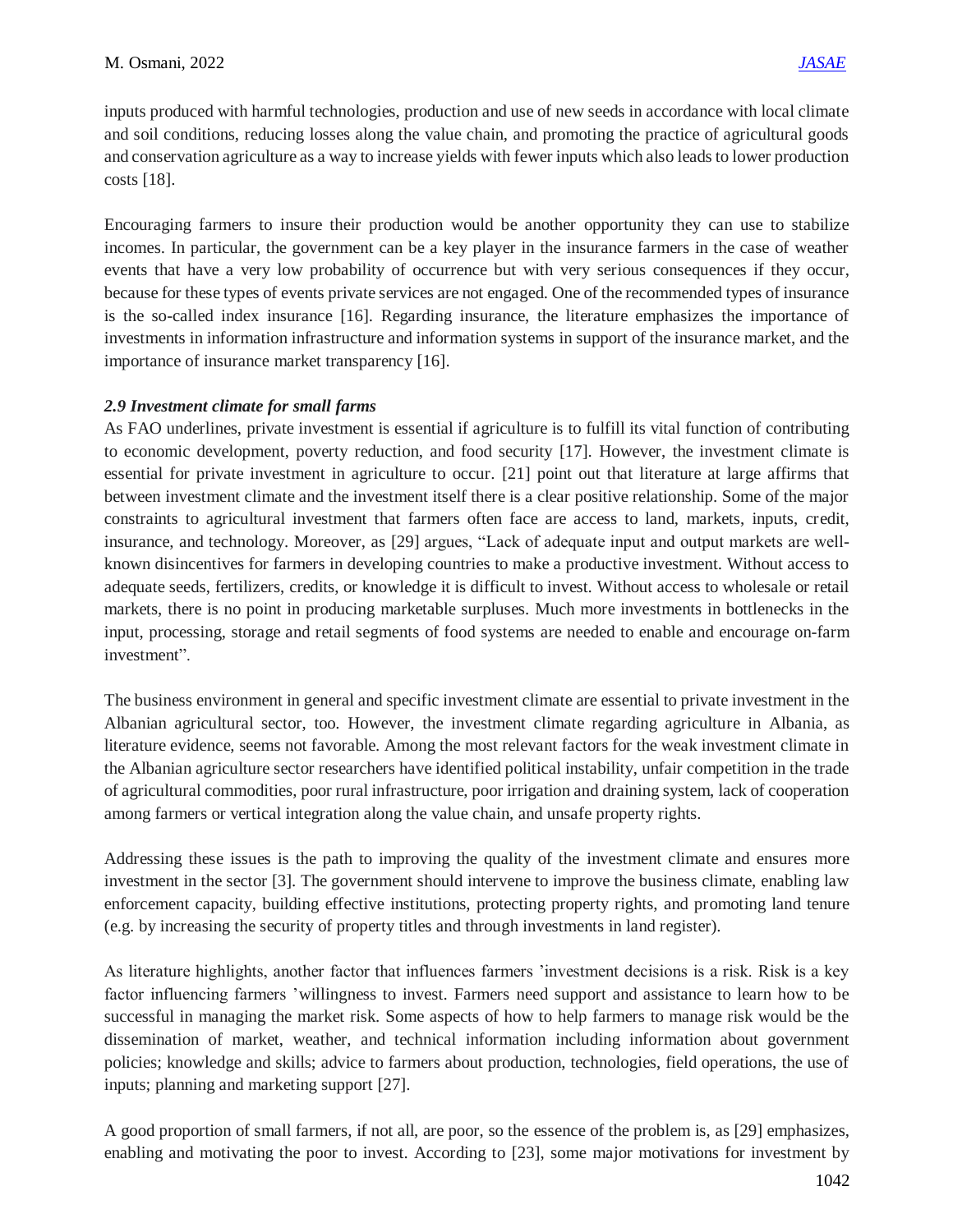small farmers are: encouraging producers' organizations (through laws and taxes to help smallholders compete in the market, and protecting the autonomy of cooperatives and producers groups, and aborting taxation of trade within the cooperative. ii support diversity of market outlets (through public support to upgrade traditional wholesale markets and informal sector, enable participation of private sector and cooperatives, infrastructure improvements, protection of traditional markets); iii market coordination (investment in market fundamentals such as warehousing and storage, market information, and transparent commodity exchanges, effective market regulation to coordinate markets and manage producer risk, such as marketing boards); iv competition policy (break up cartels, and produce fair trading laws or codes); v quotas and market preferences (procurement from smallholders, public procurement policies, sm allholder access to export quotas); vi public policy and private standards (enable smallholders to play, providing them with training and subsidies); trade policy (treat small-scale sectors as an infant industry).

Limited access to credit as an aspect of financial services can severely constrain investment by small farmers. According to FAO (2012), there is clear evidence of access to and / or cost of credit as major factors conditioning farm investment.

Literature highlights that another aspect of financial services is related to risk insurance. To stimulate farmers to invest, governments may intervene to assist them in the provision of commodity price insurance because self-insurance strategies, such as crop and income diversification and consumption smoothing, may hinder investment and be inadequate to reduce income uncertainty. The land smallholders also need to build social capital if they are to take advantage of economic opportunities and incentives to invest and overcome investment constraints.

[32] have investigated EU farmers 'willingness to invest in four asset types (land, buildings, machinery, and training). They found that these investments are complementary, that is the one willing to invest in land is also willing to invest in machinery, etc. They found that larger farms are more likely to invest in machinery, older farmers are less likely to invest, also more educated farmers invest more, and farmers in countries with higher economic growth are willing to invest more. [9] investigated the effect of business risk management programs in the form of insurance (yield insurance, net margin insurance, etc.) on investment decisions by Canadian farmers. He found a significant correlation between business risk management programs and farmers 'decisions to invest.

In Albania, as research evidence, most farmers would be willing to invest if they had a positive perception of the investment climate. They also take into consideration other factors when deciding to invest, such as access to loans, good advisory extension services, fair market competition, willingness to cooperate, willingness to take loans, and they would be more willing to invest if they had enough and sustainable income from farming [49].

Using resources efficiently is a key to rapid economic growth and poverty reduction. However, according to the WB, the technical efficiency of Albanian farms is extremely low, only about 28%. The inefficiency associated with small and fragmented farms, and underdeveloped markets for the sale and lease of agricultural land are major obstacles to increasing agricultural production and rural incomes [64].

Government grants to farmers can be a way to substitute for private investment. The WB is not against grants to farmers but stresses the need for any grant program to be transparent and the rules and criteria for benefits to be made clear. Critical is also that the selection of grant recipients should be fair and made using the socalled multi-level system in order to make a political influence on grant decision-making impossible [64].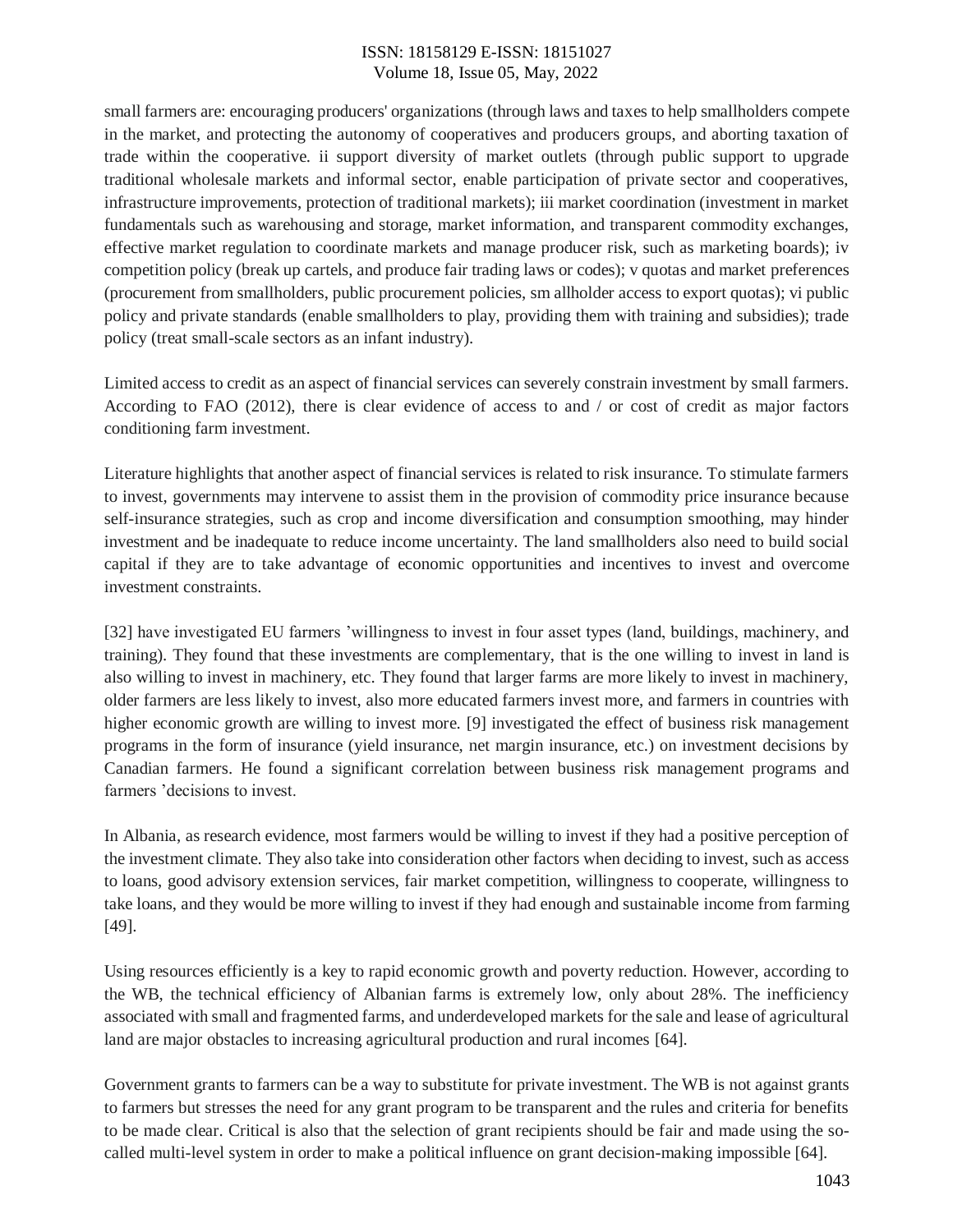Financing under the Common Agricultural Policy (CAP) may be a good prospect for investments in the agricultural sector in the not too distant future. For this, Albania must build in time the appropriate institutions to enable access to CAP funds, such as IACS and FADN. These have costs but must be built to enable the benefitting from CAP funds. There have always been hot debates, in Albania and outside it, about the role of public subsidies in investment schemes. Regarding the efficiency and effectiveness of subsidies, WB emphasizes the need to build appropriate mechanisms for accountability, monitoring, and impact assessment. These mechanisms are necessary if subsidies are to be increased and if the transparency and efficiency of the use of public funds are to be increased [64].

## **3. STUDY LIMITATIONS**

The focus of this article is mainly on farm-level policies regarding small farms. Monetary and macro-level policies, such as inflation, tax, exchange rate, and interest rate policies, of course, can also influence both behavior and the viability of small farms. In this context, not including these policies is a limitation of our work but these policies are outside the scope of the current article. In addition, as we pointed out at the outset, we also touch on a small part of the repository literature related to agricultural policies. A more complete review could highlight other valuable policy options for small farm development.

## **4. FINDINGS AND CONCLUSIONS**

Learning from the international experience and findings from literature is essential for a country to improve the overall policy process, beginning from the problem identification to the policy impact evaluation. This learning is crucial to ensure greater effectiveness and efficiency of public funding for agriculture and promoting private investment. Learning is essential in areas such as how to improve the investment climate, how to cope with the effects of climate change and further international trade liberalization and globalization, how to promote the competitiveness of farm products, build quality institutions, and support economic growth and farm incomes.

As the literature emphasizes, growth in agriculture will come from the intensification of production that can only come from the modernization of farms, as well as from the concentration on producing high-value products. The key challenge in this aspect remains the commercialization of farms. Their commercialization is the way to modernize the agricultural sector and increase productivity, the quality of the produce, and competitiveness. But this requires that subsistence farms leave the system, as it has happened and still is happening in other countries such as the new EU member states, and their lands are transferred through sale or renting to other larger, market-oriented farms. However, for this transition to happen it is necessary the creation of non-agricultural job opportunities [64].

Actually, Albanian agriculture is based on the wide use of synthetic fertilizers and pesticides. But, in the conditions of increased prices following rapid trade liberalization and, lately, the war in Ukraine, agroecological agriculture would be a good alternative for Albanian agriculture, because it according to the literature uses less of these types of inputs, provides more production and ensures higher productivity, at lower cost, and at the same time protects the environment. This requires effective policies, ranging from extension support to public funding of investment projects.

Despite the debate over viability or preferences for conventional farming, as the literature argues, small farms as well can be viable without harming the environment if they operate in favorable conditions and are supported by adequate measures. The problem that remains unclear is what is or which farm can be defined as a small farm in the context of Albania. We think that the vast majority of Albanian farms have a size beyond what is called small and they really have limited capacity to become beautiful, or successful.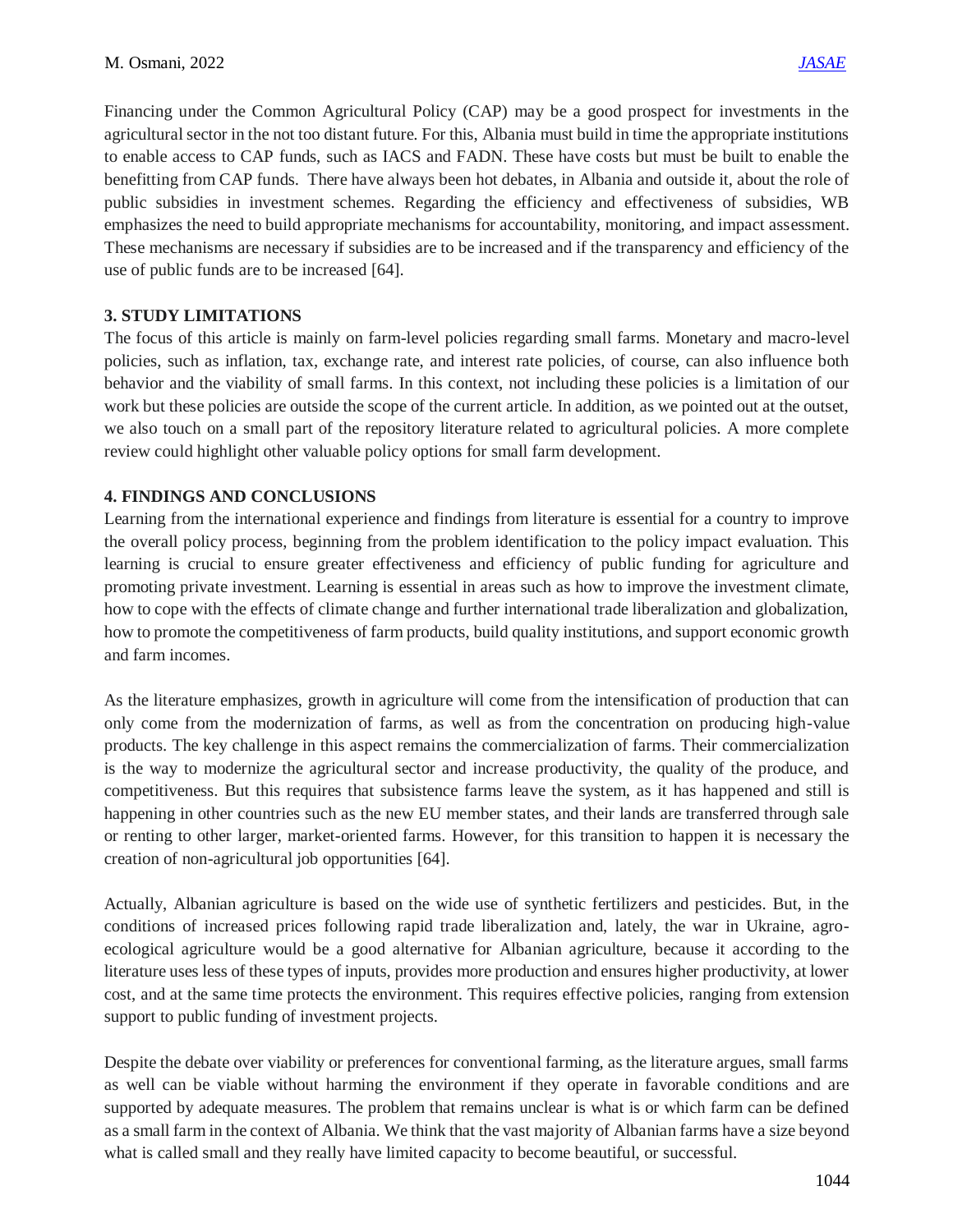The literature argues that broad-based agriculture growth is more pro-poor than export-led agriculture growth [70]. If the major policy goal is pro-poor growth, we suggest a broad-based agricultural development approach in combination with export-led agricultural growth. According to the literature [43], the policy frameworks in support of small farms, but not only, need to be integrated. In this case, policy coherence is necessary. Policy coherence means that all actors and institutions in different areas or sectors complement each other. Policy coherence is very important, as production, linked measures of support should be linked with incentives to avoid or reduce environmental harmful practices, including reduction of chemicals [42]. This link should be ensured if competitive grant-like support schemes for farmers are being prepared and implemented, as also recommended by the World Bank [64].

The literature recommends using effective instruments for agricultural development. Several effective instruments would be increasing household access to land, water, and human capital. Securing property rights, access to irrigation and quality education are basic requirements for agricultural development and poverty reduction. Agricultural policies have the mission of increasing farm and more generally rural incomes, but to carry out a mission they must not only be effective regarding the current structures but also be able to facilitate the transition to other structures that enable further growth of income. This means that they must be able to increase the productivity and competitiveness of small farms and expand employment opportunities outside the agricultural sector [44].

Globalization and climate change are already unavoidable challenges and a policy for sustainable development could not be complete without effective policies to help farmers face these challenges. The investment climate is essential for private investment and growth, on the other side the access of small farmers to credit is very difficult, therefore conditions need to be created and policies be in place, as literature recommends, for the private investment to occur. As recent events in Albania showed a drastic rise in farm input prices and major difficulties are in place for the farm product to be sold at a fair price, policy supporting farm income is of crucial importance. In countries where small farms predominate, as in the case of Albania, increasing their market share is a major challenge. Increasing farmers 'access to the market needs adequate and sufficient market infrastructure, an increase of farmers' technical capacities, use of risk management tools, as well as collective action through producer organizations [65].

Albania needs a sound agricultural policy. An agricultural policy will be sound if it provides real benefits (it is economically sustainable), it reduces poverty (it is socially sustainable), it gives fiscal results (it is fiscally sustainable) and it does not harm the environment, so it is sustainable also from an environmental point of view [40]. Furthermore, in the context of good governance, as literature highlights for agricultural policies to be effective they must meet certain criteria. First, discipline (policies to be consistent); realism (applicable policies); stability (policy setbacks should be rare and the vision for development should be clear); openness and clarity (policies to be transparent to the public); selective (ability to choose the best policies); effective communication, as a policy that is not well understood cannot be implemented and may not even be well reflected in the budget [66]. For an agricultural policy to be effective and successful, it must take into account and effectively confront the objectives it seeks to achieve by also taking into account existing sector constraints. This would help select the most appropriate policy instruments to achieve the set goals [8]. Agricultural development can occur more effectively and efficiently with policies appropriate to local conditions, with political support, and by improving agricultural governance not only at the central level but also at the local level [65].

Some key elements of the agricultural policy for growth and sustainable development would be good land sale and rental policies, effective transfer of sound technologies, and establishment of effective institutions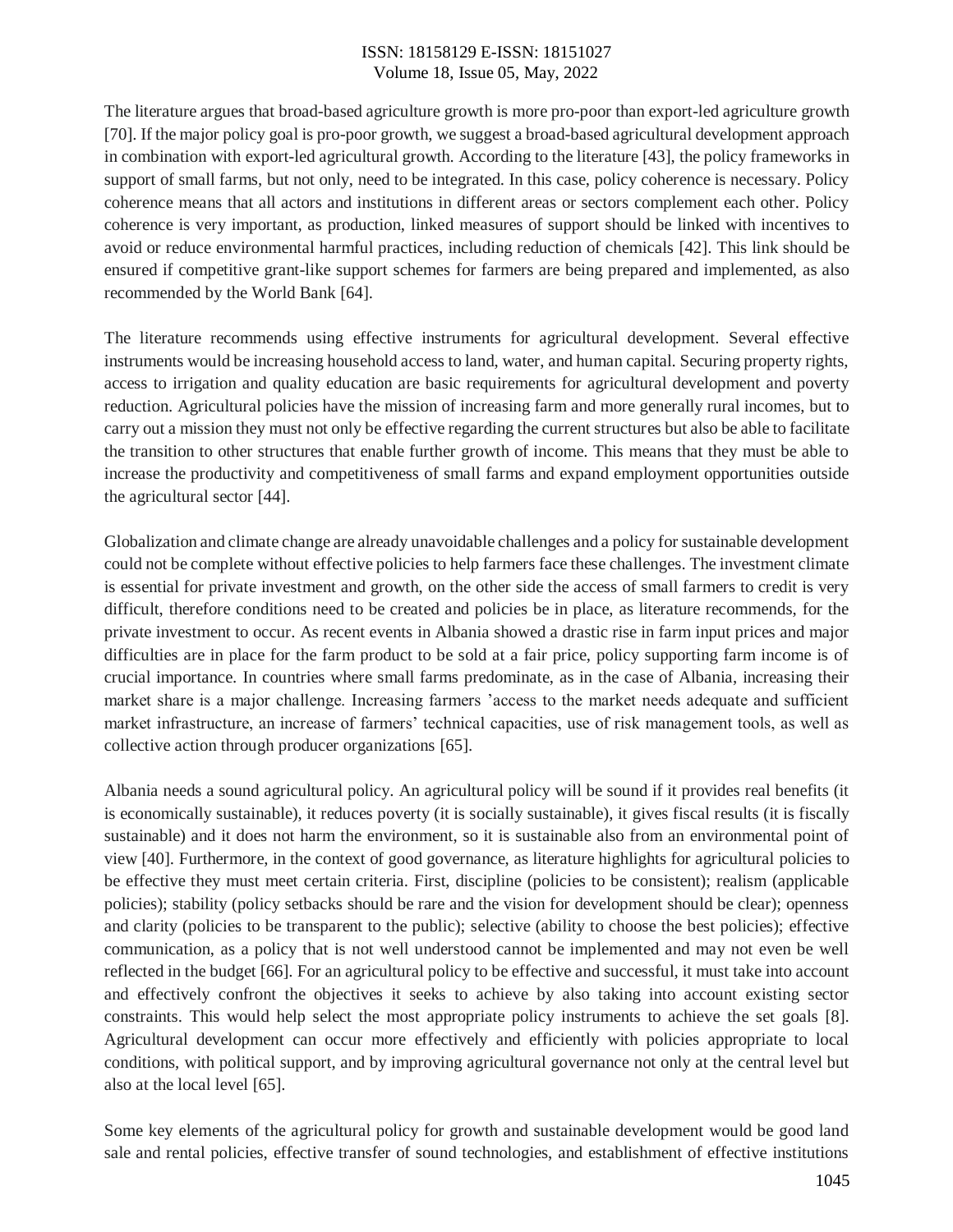for rural credit [40]. The development agenda must be comprehensive, differentiated, sustainable, financially and administratively viable, as well as able to yield significant impacts. Implementing the agricultural development agenda has two challenges: overcoming policy bias against agriculture in general and smaller farms in particular, underinvestment and disinvestment.

A quality agricultural administration is important in meeting the objectives and targets of the agricultural development agenda because a quality administration is a key to strengthening governance for the design and implementation of policies. In this context, the ministries of agriculture need new skills and new structures to perform new roles. Internal reforms as well as adjusting the recruitment system are essential. A missionoriented and results-oriented public service is important but requires vision and leadership to design and implement this kind of service [65]. To strengthen civil society and democracy, the so-called third sector (communities, producer organizations, actors' organizations, NGOs) has a role to play in improving governance because they improve the representation of the poor, give political voice to small farmers, and make them responsible by participating in policy-making, monitoring, budgeting, and policy implementation. Capturing elites often occurs in agrarian societies, so development institutions need to address this problem as well [40]. In this relation, improving institutional management, monitoring, and impact-assessment capacities, is not a condition, but a precondition for more direct subsidies for the agricultural sector, and higher efficiency of public funds used. If the institutional capacities are weak, it is better to leave the solution of investment problems to market forces and private initiatives.

An inclusive policy-making process is also crucial for a quality policy framework and effective implementation [65]. As the World Economic Forum in Davos (Switzerland) advises, a good model or good development agenda ensures that key actors are engaged and aligned around common priorities [69]. Moreover, while policy-making generally takes into account producers, consumers, and taxpayers, it must also effectively consider other agents with interests, such as agricultural input suppliers, traders, food processors, retailers, environmentalists, and other groups. These agents often have the potential to link up in political coalitions and can strongly influence agricultural policy-making [58]. However, as evidenced by international experience and literature, it is critical the effective consultation with farmers and agricultural development actors. In addition, improving transparency in the design and execution of the public budget for agriculture, including subsidies, is vital in terms of efficiency. Improving monitoring and especially the assessment of the impact of public investment and expenditure would effectively help better define public support priorities and increase their efficiency. Applying performance-based budgeting as recommended by the literature would have indisputable positive effects in this regard [60].

# **5. REFERENCES**

[1] Agapieva-Aliosman, V. & Dirimanova, V. (2021). The Role of Organic Farming for the Development of Agricultual Sector Bulgaria, Scientific Papers Series Management, Economic Engineering in Agriculture and Rural Development Vol. 21, Issue 2, 2021

[2] Altieri, M. A., Fernando R. Funes-Monzote & Paulo Petersen (2012). Agroecologically efficient agricultural systems for smallholder farmers: contributions to food sovereignty. Agron. Sustain. Dev. (2012) 32:1–13 DOI 10.1007/s13593-011-0065-6

[3] Andoni, M. and Osmani, M. (2017). Empirical Evaluation of Business Climate in the Agricultural Sector of Korça Region-Albania, The 5th International Virtual Conference on Advanced Scientific Results, June, 26.-30. 2017, www.scieconf.com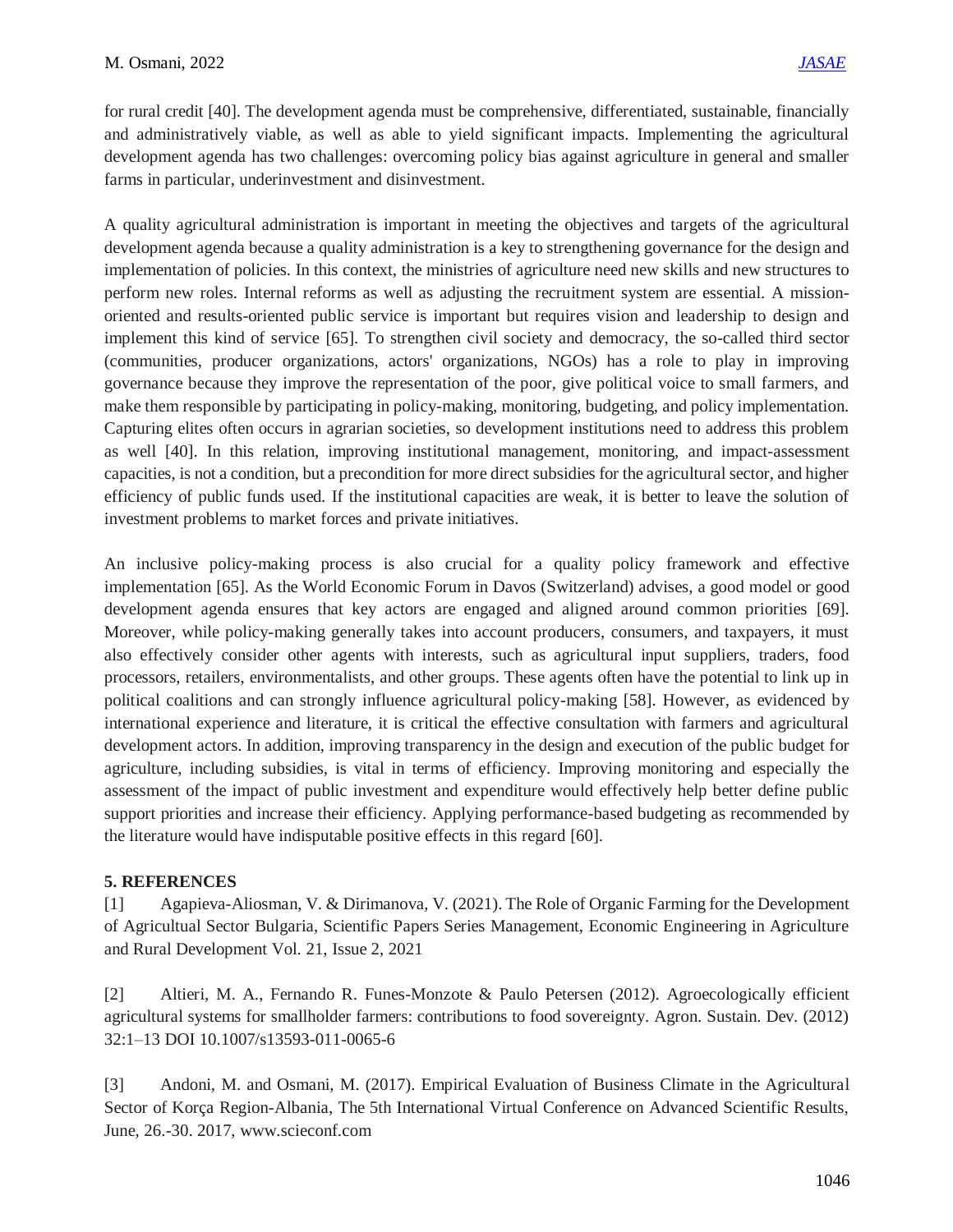[4] Andrew, M. (2019). The organic No-Till Farming revolution. New Society Publishers.

[5] Banaszak, I. (2008). Determinants of successful cooperation in agricultural markets: evidence from producers groups in Poland, pp.27- 46. Accessed at: https://dlc.dlib.indiana.edu/dlc/bitstream/handle/10535/4885/Banaszak\_ Determinants%20of%20Success.pdf?sequence=1&isAllowed=y

[6] Barker, D. (2007). The Rise and Predictable Fall of Globalized Industrial Agriculture. A Report from The International Forum on Globalization.

[7] BC Farms & Food (2018). French Permaculture Farm is a Model for 21st Century Agriculture. https://bcfarmsandfood.com/profitable-ecological-small-scale-farming/

[8] Cafiero, C. (1993). Agricultural Policies in Developing Countries (Training material). National Agriculture Policy Center (NAPC), FAO Project GCP/SYR/OO6/ITA. Based on the book of Frank Ellis, in published American Journal of Agricultural Economics, May 1993 DOI: 10.2307/1242939

[9] Campbell, A. and Peter, S. (2018). Business Risk Management Program and On-Farm Capital Investment of Canadian Farms. In: 8th Annual Conference of Canadian Agri-food Policy "Current issues in Canadian Agri-food policy". Canadian Agricultural Economics Society, 24 – 26 January, Ottawa. Canada, pp.  $1 - 15$ 

[10] Chand, R., Prasanna, P. and Singh, A. (2011). Farm Size and Productivity: Understanding the Strengths of Smallholders and Improving Their Livelihoods

[11] Chandra, A., Dargusch, P., Mcnamara, K. E., Caspe E, A. M. and Dante Dalabajan (2017). A Study of Climate-Smart Farming Practices and Climate-resiliency Field Schools in Mindanao, the Philippines. World Development Vol. xx, pp. xxx–xxx, 2017 0305-750X/ 2017 Elsevier Ltd. All rights reserved. www.elsevier.com/locate/worlddev http://dx.doi.org/10.1016/j.worlddev.2017.04.028

[12] Chang, Ha-Joong (2009). Rethinking public policy in agriculture Lessons from distant and recent history. FAO Police Assistance Series 7

[13] Diamond, J. M. (2004). University of California, Los Angeles (2004). Lessons from Environmental Collapses of past societies. 4th National Conference on Science, Policy and the Environment Ronald Reagan Building and International Trade Center Washington, DC January 29, 2004

[14] Ellis, F. (1993). Peasant Economics. Farm household and Agrarian Development, 2nd edition. Cambridge University Press.

[15] Fan, Sh. and Chang-Kang, C. (2005). Is small beautiful? Farm size, productivity, and poverty in Asian agriculture. https://onlinelibrary.wiley.com/doi/epdf/10.1111/j.0169-5150.2004.00019.x https://doi.org/10.1111/j.0169-5150.2004.00019.x

[16] FAO (2009). Non-distorting support measures to farmers, High level expert forum, Rome 12-13 October, 2009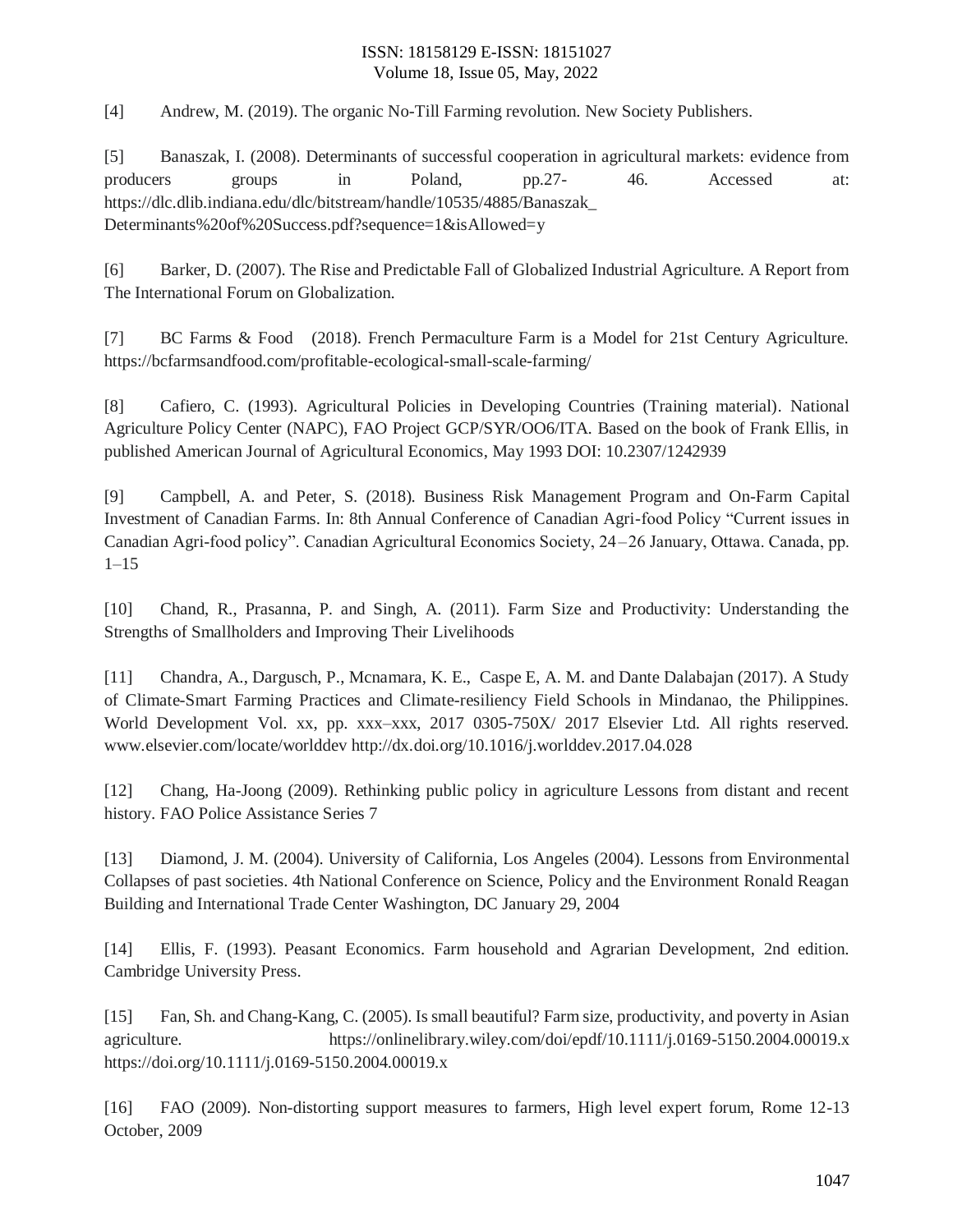[17] FAO (2012a). The State of Food and Agriculture 2012. Investing in agriculture for a better future. Available at: http://www.fao.org/docrep/017/i3028e/i3028e.pdf.

[18] FAO (2012b). Issues affecting the future of Agriculture and food security for Europe and Central Asia.

[19] FAO (2016). The state of Food and Agriculture. Climate change, Agriculture and food security.

[20] FAO (2020). Smallholders and family farms in Albania. Country study Report, 2019. Budapest

[21] Fiestas, I. and Sinha, S. (2011). Constraints to Private Investment in the poorest Developing Countries-A review of the Literature. Available at: https://www.nathaninc.com/constraints-on-privateinvestment-inthe-poorest-developing-countries/.

[22] Hindes, K. (2016). Small really is beautiful", claims new report on England's farming. https://theecologist.org/2016/jan/04/small-really-beautiful-claims-new-report-englands-farming

[23] IIED and OXFAM (2012). Tipping the balance: Policies to shape agricultural investments and markets in favor of small-scale farmers. Available at:http://dlc.dlib.indiana.edu/dlc/bitstream/handle/10535/8729/ G03470.pdf

[24] IMF (2000). Globalization: Threat or Opportunity?" International Monetary Fund. 12 April 2000. Archived from the original on 18 August 2017.

## [25] INSTAT

http://databaza.instat.gov.al/pxweb/sq/DST/START\_NA\_NAY\_NAYPA/NAYPA1/?rxid=aed5e0faca3a-4cce-aeb8-548e173696de

[26] Josh, F. (2017). Compact Farms: 15 Proven Plans for Market Farms on 5 Acres or Less ; Includes Detailed Farm Layouts for Productivity and Efficiency http://library.lol/main/F25FD66D3EF747BF182FE3BA16721462

[27] Kahan, D. (2008). Farm management extension guide-Managing risk in farming. FAO Rome. Available at: http://www.fao.org/uploads/media/3-ManagingRiskInternLores.pdf

[28] Kambo, A., Osmani, M. (2018).Willingness to cooperate among small-scale apple farmers in Albania, in the 6th Online Scientific Conference - ScieConf 2018 held at www.scieconf.com during June, 25. - 29. 2018

[29] Karlson, J. (2014). Challenges and opportunities of foreign investment in developing country agriculture for sustainable development. FAO, Rome. Available at: http://www.fao.org/3/a-i4074e.pdf

[30] Kolaj, R., Skreli E., Canaj, E. (2010). Veprimi kolektiv i munguar në Shqipëri: përpjekje për të kuptuar faktorët që përcaktojnë veprimin kolektiv në një vend post-komunist. Konferenca shkencore kombëtare "Globalizimi dhe implikimet e tij për bujqësinë shqiptare dhe sektorin ushqimor". Proceedings, 2010, Tiranë, Korrik 2010.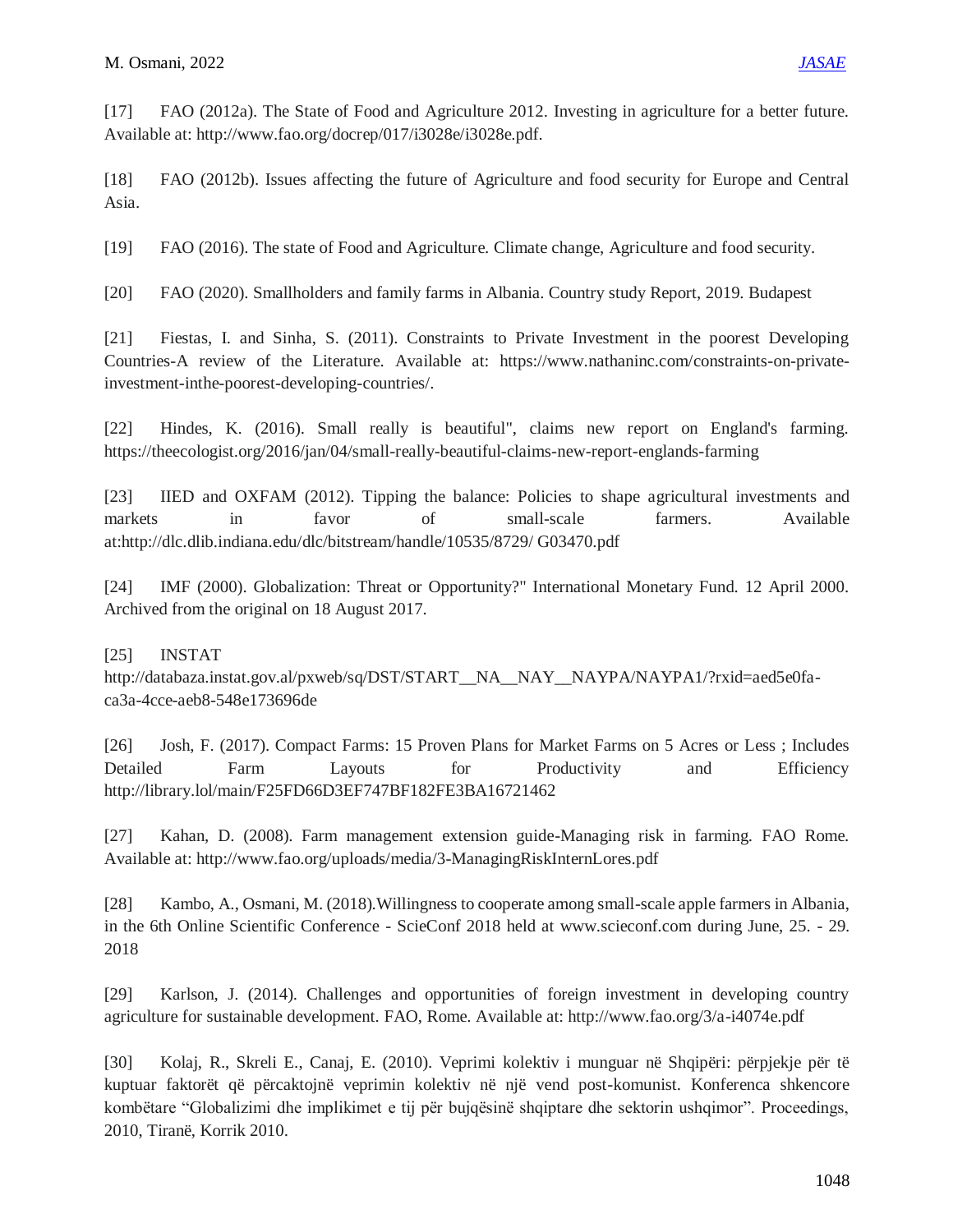[31] Kotorri, A. and Prifti, R. (2016). Iniciativa e fermerëve pjesëmarrës-Kooperativa si mjet i rritjes ekonomike & instrument politik. https://library.fes.de/pdf-files/bueros/albanien/13139.pdf

[32] Lefevre, M., Gomez, S. Y. and Viaggi, D. (2014). EU farmers' intentions to invest in 2014–2020. Complementarity between asset classes. In: The EAAE Congress 'Agri-Food and Rural Innovations for Healthier Societies'. Ljubljana Exhibition and Convention Centre, August 26 to 29, Ljubljana, Slovenia.

[33] Lerman, Z. and Sutton, W. R. (2006). Productivity and Efficiency of Small and Large Farms in Moldova. Selected Paper prepared for presentation at the American Agricultural Economics Association Annual Meeting, Long Beach, California, July 23-26, 2006

[34] Ma, W. (2016). The Impact of Agricultural Cooperatives on the Adoption of Technologies and Farm Performance of Apple Farmers in China. PhD Thesis, Kiel University, Germany.

[35] MBU, (2000). Agricultural Extension Policy 2001-2010. MBU, Tirana.

[36] Meijerink, G. and P. Roza (2007). The role of agriculture in development. Markets, Chains and Sustainable Development Strategy and Policy Paper, no. 5. Stichting DLO: Wageningen. Available at: http://www.boci.wur.nl/UK/Publications/

[37] Multinational Monitor (2000). The Case for Small Farms. https://www.iatp.org/news/the-case-forsmall-farms, Sep 13, 2000. MULTINATIONAL MONITOR / JULY/AUGUST 2000 / VOLUME 21 NUMBER 7 & 8

[38] Nasufi, U., Musliu, I. dhe Mehmeti, F. (2012). Madhësia e fermave buqjesore në Serbi, rasti i komunës së Presheves. Universiteti Bujqësor i Tiranës, Konferencë Shkencore Ndërkombëtare: Efikasiteti dhe konkurrueshmëria e prodhimit në sipërmarrjet e agrobiznesit. Proceedings, Tiranë, Qershor 2012.

[39] Norton, R.D. (2004). Agricultural Development Policy Concepts and Experiences. John Wiley & Sons Ltd.

[40] Norton R. D. (2014). Policy Frameworks for International Agricultural and Rural Development. In: Neal Van Alfen, editor-inchief. Encyclopedia of Agriculture and Food Systems, Vol. 4, San Diego: Elsevier; 2014. pp. 489-503.

[41] OALD. Oxford Advanced Learner's Dictionary (2021). https://www.oxfordlearnersdictionaries.com/definition/english/globalization?q=globalization

[42] OECD (2004). Agriculture and the Environment: Lessons Learned from a Decade of OECD Work, 2004

[43] OECD (2012). Policy framework for Policy coherence for development. Working paper No. 1 2012

[44] OECD (2012b). Agricultural Policies for Poverty Reduction, OECD Publishing. bttp://dx.doi.org/10.1787/9789264112902-en (Jonathan Brooks. A Strategic Framework for Strengthening Rural Incomes in Developing Countries).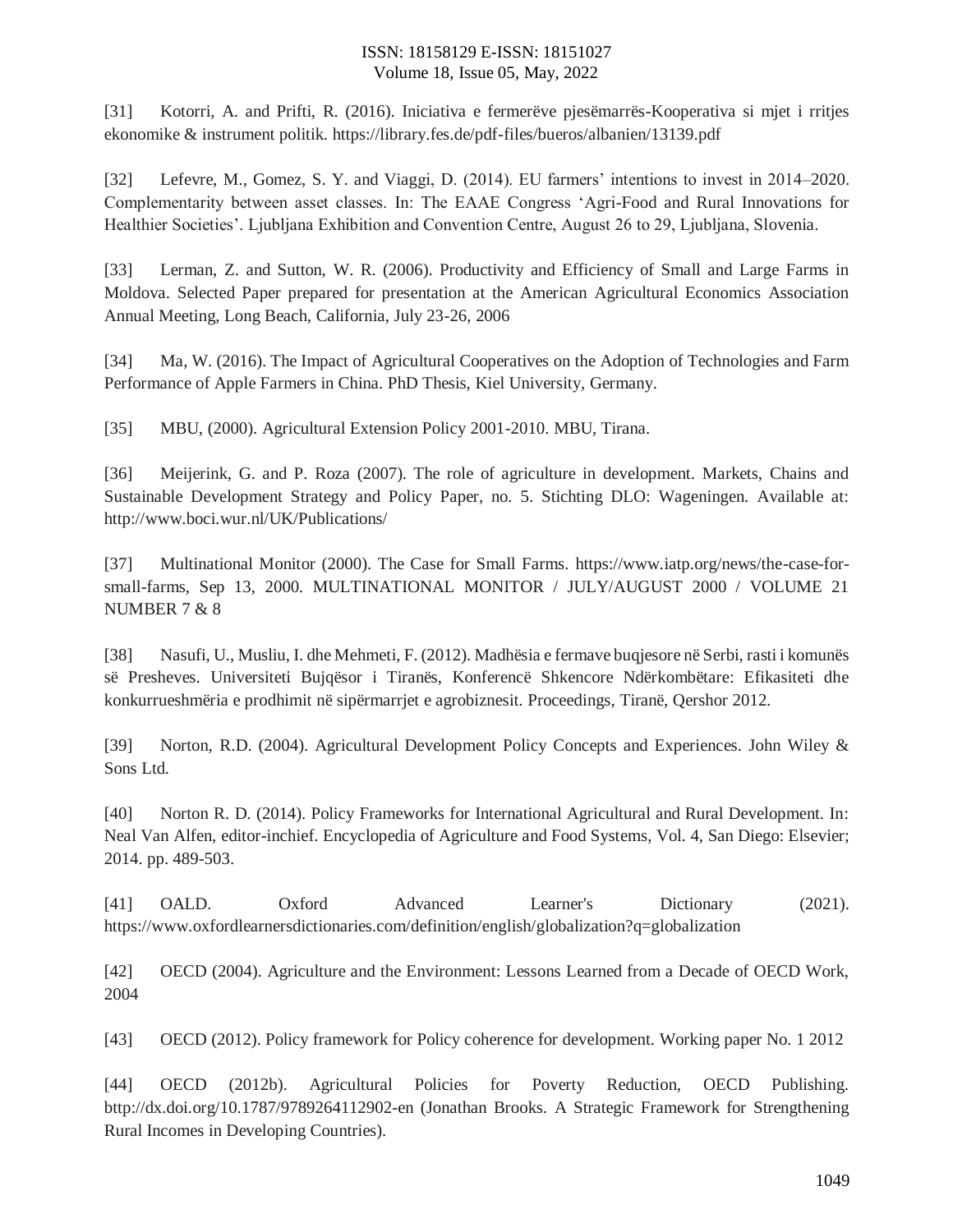[45] OECD. Dictionary of Statistical Terms.

[46] Olson, M. (1965). The Logic of Collective Action: Public Goods and the Theory of Groups. Cambridge, MA: Harvard University Press. Accessed at: https://moodle.drew.edu/2/pluginfile.php/225050/mod\_resource/content/2/Olson%20%281967%29%20Logi c%20of%20Collective%20Action% 20%28book%29.pdf

[47] Omotilewa, O.J, Jayne, T. S., Muyanga, M., et al. (2021). A revisit of farm size and productivity: Empirical evidence from a wide range of farm sizes in Nigeria. World Development, Volume 146, October 2021, 105592

[48] Osmani, M. (2021). Kohë për të mësuar nga gabimet dhe dështimet. Shtypshkronja Enja, Tiranë, 2021.

[49] Osmani, M., Kambo, A. (2019).Small-scale apple farmers' willingness to invest-the case of Korca region farmers in Albania, Acta Universitatis Agriculturae et Silviculturae Mendelianae Brunensis. No. 1 (2019).

[50] Ostrom, E. (2010). Analyzing collective action. Agricultural Economics 41 (1), pp.155–166.

[51] Oxfam (2013). POWER, RIGHTS, AND INCLUSIVE MARKETS Public policies that support smallscale agriculture. Oxfam briefing note.

[52] Pandey, PR, Sharma, HO, Gupta, JK, Mishra, P. and Rajkumar Chaurasiya (2018). Integrated farming system: Only way to increase farmer's Income in a sustainable manner. National Conference on Conservation Agriculture (ITM University, Gwalior on 22-23 February, 2018)

[53] Ramanauskas, J. Stasys R., Conto, F. (2017). The Main Obstacles and Possibilities of the Cooperative Movement in Lithuania. Accessed at http://dx.doi.org/10.1515/mosr-2017-0006

[54] Reddy, D. E. (2007). Impact of Globalization on Small farmers Worldwide: Implications on Information Transfer. 73RD IFLA General Conference and Council, 19-23 August 2007, Durban, South Africa

[55] Shanker, D. (2015). Organic farming can actually be more profitable than using fertilizers and pesticides. https://qz.com/423777/organic-farming-can-actually-be-more-profitable-than-using-fertilizersand-pesticides/

[56] Skreli, E. Kolaj, R., Osmani M. (2011). Factors determining collective action in Albanian Agriculture, case of apple producers in Albania, Albanian Journal of Agricultural sciences, No.3 Volume 10 p 35-41 [28]

[57] Stallman, H.R., James, H.S. Jr. (2015). Determinants affecting farmers' willingness to cooperate to control pests, Ecological Economics, Volume 117, September 2015, Pages 182-19, https://doi.org/10.1016/j.ecolecon.2015.07.006

[58] Swinnen, J. (2018). The Political Economy of Agricultural and Food Policies. Palgrave Studies in Agricultural Economics and Food Policy. Series Editor Christopher Barrett Cornell University Ithaca, NY,